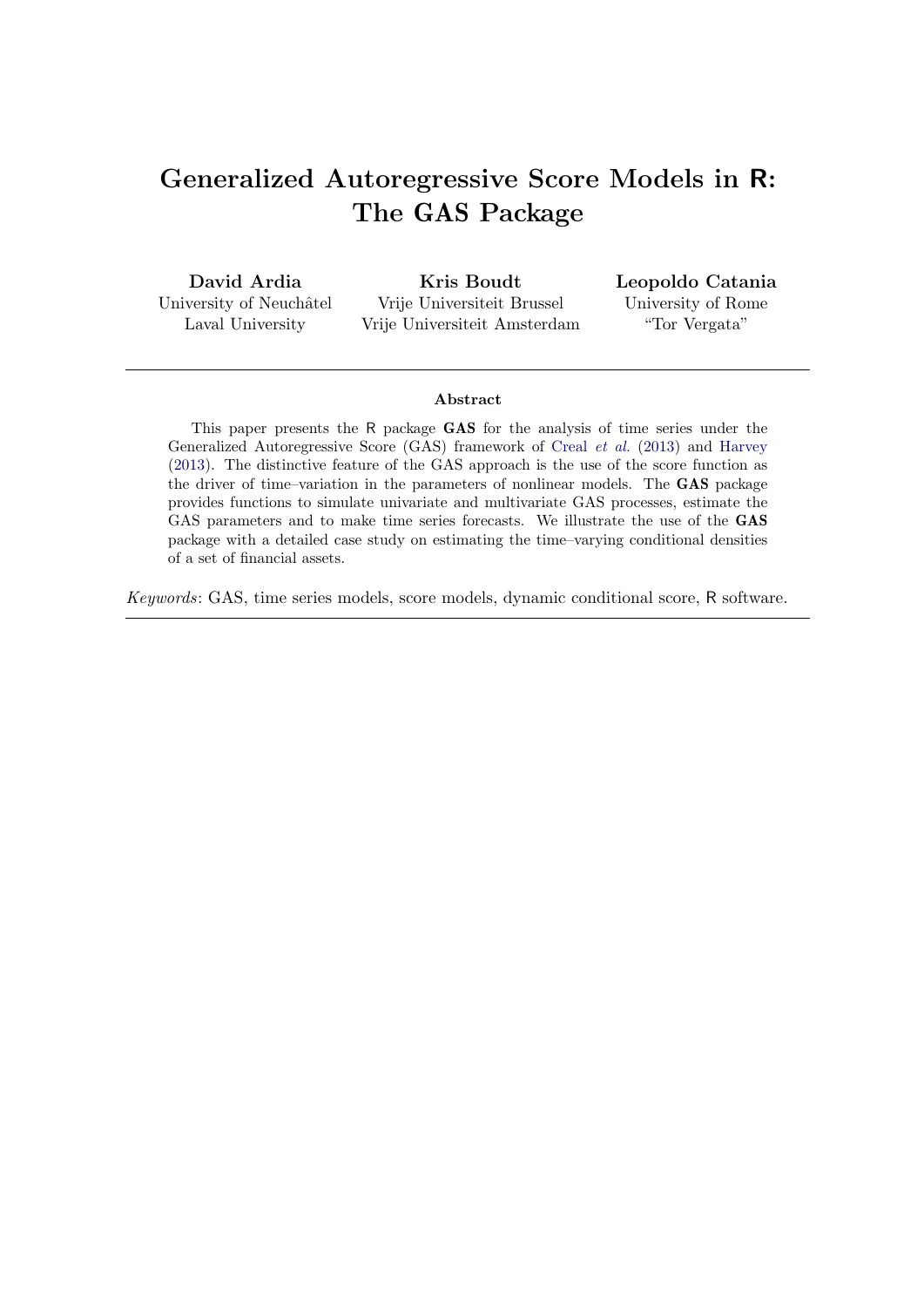### 1. Introduction

Time–variation in the parameters describing a stochastic time series process is pervasive in almost all applied scientific fields. Early references to time series models include [Kalman](#page-21-0) [\(1960\)](#page-21-0) and [Box and Jenkins](#page-19-1) [\(1970\)](#page-19-1). In many settings, the model of interest is characterized by time– varying parameters, for which the literature has proposed a myriad of possible specifications. Recently, [Creal](#page-19-0) et al. [\(2013\)](#page-19-0) and [Harvey](#page-20-0) [\(2013\)](#page-20-0) note that many of the proposed models are either difficult to estimate (in particular, the class of stochastic volatility models reviewed in [Shephard](#page-21-1) [\(2005\)](#page-21-1)) and/or do not properly take the shape of the conditional distribution of the data into account.<sup>[1](#page-1-0)</sup> [Creal](#page-19-0) *et al.* [\(2013\)](#page-20-0) and [Harvey](#page-20-0) (2013) therefore propose to use the score of the conditional density function as the main driver of time–variation in the parameters of the time series process used to describe the data. A further advantage of using the conditional score as driver is that the estimation by Maximum Likelihood is straightforward. The resulting model is referred to as: Score–Driven model, Dynamic Conditional Score (DCS) model, or Generalized Autoregressive Score (GAS) model. In this article and accompanying R package, we use the GAS acronym for both.

The R package GAS is conceived to be of relevance for the modelling of all types of time series data. It does not matter whether they are real–valued, integer–valued, (0,1)–bounded or strictly positive, as long as there is a conditional density for which the score function and the Hessian are well–defined. The practical relevance of the GAS framework has been illustrated in the case of financial risk forecasting (see e.g., [Harvey and Sucarrat](#page-20-1) [\(2014\)](#page-20-1) for market risk, [Oh and Patton](#page-21-2) [\(2013\)](#page-21-2) for systematic risk, and [Creal](#page-19-2) *et al.* [\(2014\)](#page-19-2) for credit risk analysis), dependence modelling (see e.g., [Harvey and Thiele](#page-20-2)  $(2015)$  and [Janus](#page-20-3) et al.  $(2014)$ ), and spatial econometrics (see e.g., [Blasques](#page-19-3) et al. [\(2014d\)](#page-19-3) and Catania and Billé [\(2016\)](#page-19-4)). For a more complete overview of the work on GAS models, we refer the reader to the GAS community page at [http://www.gasmodel.com/.](http://www.gasmodel.com/)

It is important to note that, even though the GAS framework has been developed by econometricians, it is flexible enough to be used in all fields in which the use of time–varying parameter models is relevant. The main difficulty in using GAS models is to derive the score and Hessian and implementing the Maximum Likelihood estimation of the resulting nonlinear models. The R package GAS answers these needs by proposing an integrated set of R functions to do time series analysis in the R statistical language (R [Core Team](#page-21-3) [2016\)](#page-21-3) under the GAS framework. The functionalities include: (i) estimation, (ii) prediction, (iii) simulation, (iv) backtesting, and (v) graphical representation of the results, implying that it is ready to use in real–life applications. The user interface uses the R programming language, which has the advantage of being free and open source. However, most of the underlying routines are principally written in  $C_{++}$  exploiting the **armadillo** library [\(Sanderson](#page-21-4) [2010\)](#page-21-4) and the R packages **Rcpp** [\(Ed-](#page-19-5)delbuettel and François [2011;](#page-19-5) [Eddelbuettel](#page-19-6) *et al.* [2016a\)](#page-19-6) and **ReppArmadillo** [\(Eddelbuettel](#page-20-4) [and Sanderson](#page-20-4) [2014;](#page-20-4) [Eddelbuettel](#page-19-7) et al. [2016b\)](#page-19-7) to speed up the computations. Furthermore, since the package is written with the S4 methods, R users with basic programming knowledge will find common functions such as  $\text{coef}()$ ,  $\text{plot}()$  and  $\text{show}(()$  to extract and analyze their

<span id="page-1-0"></span><sup>&</sup>lt;sup>1</sup>A typical example is the class of (G)ARCH models in which the squared (demeaned) return is the driver of time–variation in the conditional variance, independently of the shape of the conditional distribution of the return. To see that this is counter–intuitive, consider the case of observing a 10% return when the conditional mean is 0% and the volatility is 3%. Under the assumption of a normal distribution, the 10% return is a strong signal of an increase in volatility, while under a fat–tailed Student–t distribution, the signal is weakened because of the higher probability that the extreme value is an observation from the tails.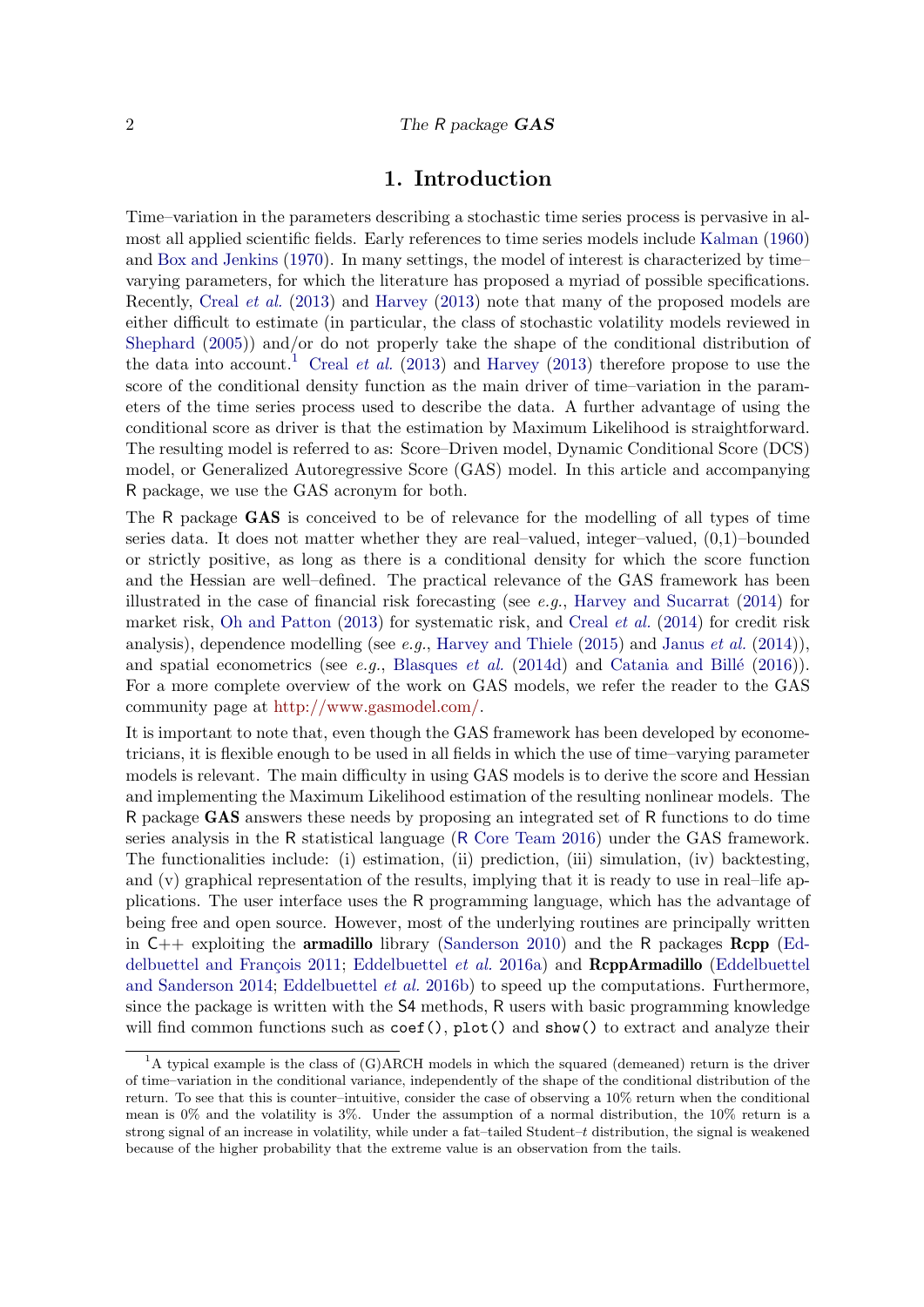results. We believe that this aspect is of primary importance since it dramatically increases the number of potential users. The R package GAS is available from the CRAN repository at <https://cran.r-project.org/package=GAS>. Other codes available for specific GAS models are available in the GAS community page at [http://www.gasmodel.com/.](http://www.gasmodel.com/) For instance, the R package betategarch [\(Sucarrat](#page-21-5) [2013\)](#page-21-5) allows us to estimate the beta–t–EGARCH model of [Harvey](#page-20-0) [\(2013\)](#page-20-0) and its skewed version introduced by [Harvey and Sucarrat](#page-20-1) [\(2014\)](#page-20-1).

The outline of the paper is as follows: Section [2](#page-2-0) reviews the GAS framework to define time– varying parameter models, referring to the seminal works of [Creal](#page-19-0) et al. [\(2013\)](#page-19-0) and [Harvey](#page-20-0) [\(2013\)](#page-20-0). Section [3](#page-5-0) introduces the R package GAS and illustrates how to to simulate, estimate and make predictions. Section [4](#page-12-0) presents a real–life application to financial data. Section [5](#page-18-0) concludes.

### <span id="page-2-0"></span>2. The GAS framework to modeling time–varying parameters

One of the most appealing characteristics of the GAS framework is its applicability to define time–varying parameter models in a large variety of univariate and multivariate time series settings. We try to be as general as possible in reviewing the GAS framework, and report in [A](#page-23-0)ppendix A the detailed equations for the specific case of a conditionally Student– $t$  distributed random variable. In this section, we first introduce the notation and present the GAS model when the parameter space is unrestricted. We then show how a mapping function can be used to model the time–variation in the parameters when the parameter space is restricted. The section concludes by summarizing the Maximum Likelihood approach for GAS model estimation.

#### 2.1. Model specification

Let  $y_t \in \mathbb{R}^N$  be an N–dimensional random vector at time t with conditional distribution:

<span id="page-2-1"></span>
$$
\mathbf{y}_t|\mathbf{y}_{1:t-1} \sim p(\mathbf{y}_t; \boldsymbol{\theta}_t), \qquad (1)
$$

where  $\mathbf{y}_{1:t-1} \equiv (\mathbf{y}'_1, \dots, \mathbf{y}'_{t-1})'$  contains the past values of  $\mathbf{y}_t$  up to time  $t-1$  and  $\boldsymbol{\theta}_t \in \Theta \subseteq \Re^J$ is a vector of time–varying parameters which fully characterizes  $p(\cdot)$  and only depends on  $\mathbf{y}_{1:t-1}$  and a set of static additional parameters  $\xi$ , *i.e.*,  $\theta_t \equiv \theta(\mathbf{y}_{1:t-1}, \xi)$  for all t. The main feature of GAS models is that the evolution in the time–varying parameter vector  $\boldsymbol{\theta}_t$  is driven by the score of the conditional distribution defined in [\(1\)](#page-2-1), together with an autoregressive component:

$$
\boldsymbol{\theta}_{t+1} \equiv \boldsymbol{\kappa} + \mathbf{A} \, \mathbf{s}_t + \mathbf{B} \, \boldsymbol{\theta}_t \,, \tag{2}
$$

<span id="page-2-2"></span>where,  $\kappa$ , **A** and **B** are matrices of coefficients with proper dimensions collected in  $\xi$ , and  $s_t$ is a vector which is proportional to the score of  $(1)$ :

$$
\mathbf{s}_t \equiv \mathbf{S}_t(\boldsymbol{\theta}_t) \, \boldsymbol{\nabla}_t(\mathbf{y}_t, \boldsymbol{\theta}_t) \, .
$$

The matrix  $S_t$  is a  $J \times J$  positive definite scaling matrix known at time t and:

$$
\nabla_t(\mathbf{y}_t, \boldsymbol{\theta}_t) \equiv \frac{\partial \log p(\mathbf{y}_t; \boldsymbol{\theta}_t)}{\partial \boldsymbol{\theta}_t},
$$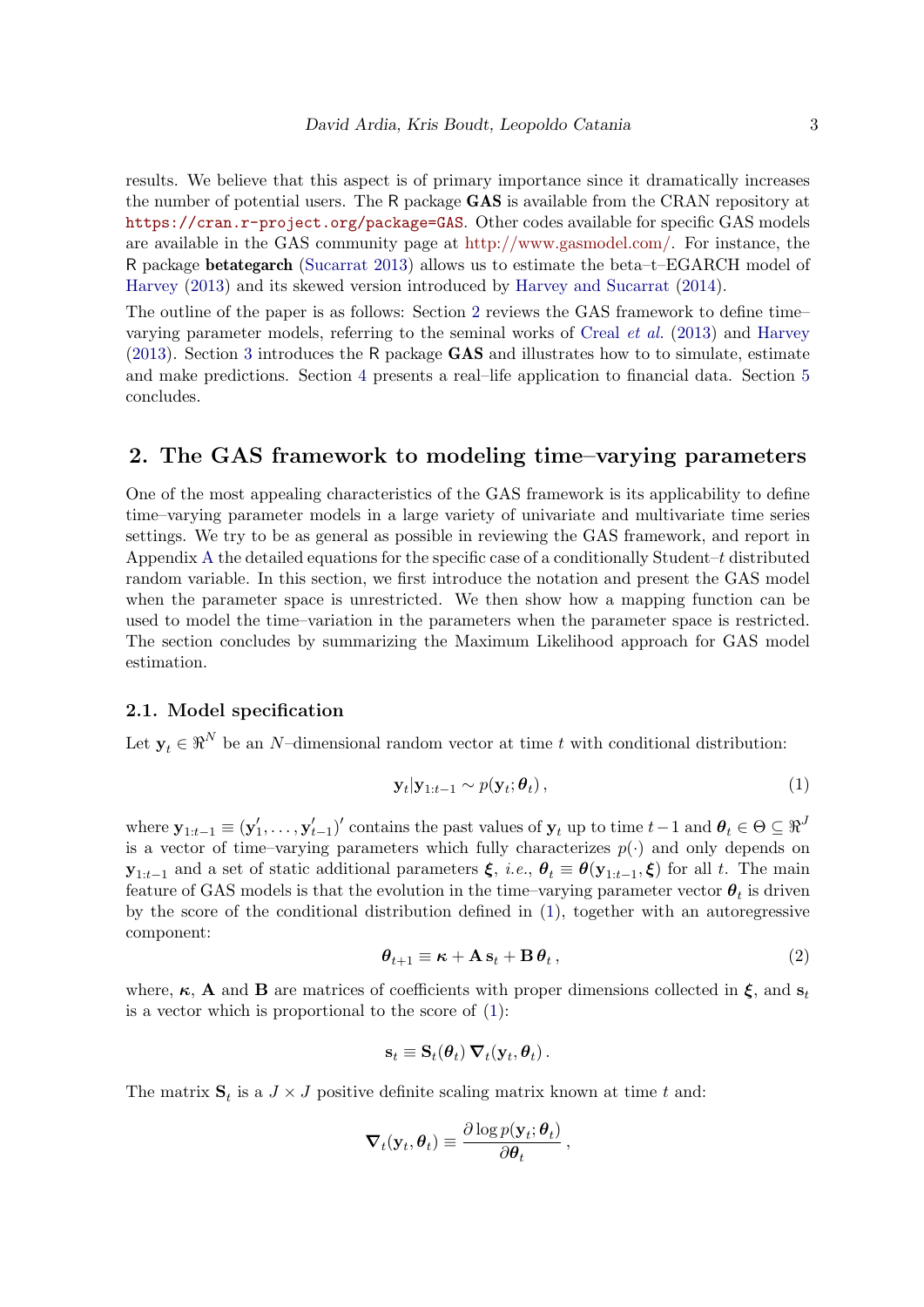is the score of [\(1\)](#page-2-1) evaluated at  $\theta_t$ . [Creal](#page-19-0) *et al.* [\(2013\)](#page-19-0) suggest to set the scaling matrix  $\mathbf{S}_t$  to a power  $\gamma > 0$  of the inverse of the Information Matrix of  $\theta_t$  to account for the variance of  $\nabla_t$ . More precisely:

$$
\mathbf{S}_{t}(\theta_{t}) \equiv \mathcal{I}_{t}(\theta_{t})^{-\gamma},
$$
  

$$
\mathcal{I}_{t}(\theta_{t}) \equiv \mathsf{E}_{t-1} \left[ \nabla_{t}(\mathbf{y}_{t}, \theta_{t}) \nabla_{t}(\mathbf{y}_{t}, \theta_{t})' \right],
$$
 (3)

<span id="page-3-3"></span>with:

where the expectation is taken with respect to the conditional distribution of  $y_t$  given  $y_{1:t-1}$ . The additional parameter  $\gamma$  is fixed by the user and usually takes value in the set  $\{0, \frac{1}{2}\}$  $\frac{1}{2}, 1$ . When  $\gamma = 0$ ,  $S_t = I$  and there is no scaling.<sup>[2](#page-3-0)</sup> If  $\gamma = 1$  ( $\gamma = \frac{1}{2}$ )  $\frac{1}{2}$ , the conditional score  $\boldsymbol{\nabla}_t(\mathbf{y}_t, \boldsymbol{\theta}_t)$ is premultiplied by the inverse of (the square root of) its covariance matrix  $\mathcal{I}_t(\theta_t)$ .

It is worth noting that, whatever the choice of  $\gamma$ ,  $\mathbf{s}_t$  is a Martingale Difference (MD) with respect to the distribution of  $y_t$  given  $y_{1:t-1}$ , *i.e.*,  $E_{t-1}[s_t] = 0$  for all t. Furthermore, when  $\gamma = \frac{1}{2}$  $\frac{1}{2}$ , the additional moment condition  $V_{t-1}$  [s<sub>t</sub>] = **I** can be easily derived. Due to the fact that  $s_t$  is a MD, if the spectral radius of **B** is less then one<sup>[3](#page-3-1)</sup>, the updating equation of  $\theta_t$  reported in [\(2\)](#page-2-2) implies a mean reverting process for  $\theta_t$  through the long-term mean  $(\mathbf{I} - \mathbf{B})^{-1} \kappa$ , which means that the unconditional value of  $\theta_t$  is  $(\mathbf{I} - \mathbf{B})^{-1} \kappa$ . It follows that, the J–valued vector  $\kappa$  and the  $J \times J$  matrix **B** control for the level and the persistence of the process, respectively.

The additional  $J \times J$  matrix of coefficients **A**, that premultiplies the scaled score  $s_t$ , controls for the impact of  $s_t$  to  $\theta_{t+1}$ . Specifically, as detailed in [Creal](#page-19-0) *et al.* [\(2013\)](#page-19-0), the quantity  $\mathbf{s}_t$  indicates the direction to update the vector of parameters from  $\theta_t$ , to  $\theta_{t+1}$ , acting as a steepest ascent algorithm for improving the model local fit given the current parameter position. Interestingly, this updating procedure resembles the well–known Newton–Raphson algorithm. Hence, A can be interpreted as the step of the update, and needs to be designed in a way to do not distort the signal coming from  $s_t$ ; see Section [2.3.](#page-4-0)

#### 2.2. Reparametrization

In [\(2\)](#page-2-2) the parameter vector  $\theta_t$  has a linear specification and is thus unbounded. In practice, the parameter space of  $\theta_t$  is often restricted  $(\Theta \subset \mathbb{R}^J)$ . For instance, when we model the scale parameter of a Student–t distribution, we need to ensure its positiveness. Even if this problem can be solved by imposing constraints on  $\xi$  (as is done in the GARCH model, see, [Bollerslev](#page-19-8) [1986\)](#page-19-8), the standard solution under the GAS framework is to use a (possibly nonlinear) link function  $\Lambda(\cdot)$  that maps  $\widetilde{\theta}_t \in \mathbb{R}^J$  into  $\theta_t$  and where  $\widetilde{\theta}_t \in \mathbb{R}^J$  has the linear dynamic specification of [\(2\)](#page-2-2). Specifically, let  $\Lambda : \mathbb{R}^J \to \Theta$  be a twice differentiable vectorvalued mapping function such that  $\Lambda(\theta_t) = \theta_t$ . The updating equation for  $\theta_t$  is then given by:

<span id="page-3-2"></span>
$$
\begin{aligned} \boldsymbol{\theta}_t &\equiv \Lambda(\boldsymbol{\theta}_t) \\ \widetilde{\boldsymbol{\theta}}_t &\equiv \boldsymbol{\kappa} + \mathbf{A} \widetilde{\mathbf{s}}_t + \mathbf{B} \widetilde{\boldsymbol{\theta}}_{t-1} \,, \end{aligned} \tag{4}
$$

where  $\tilde{s}_t \equiv \mathbf{S}_t(\theta_t) \nabla_t(\mathbf{y}_t, \theta_t)$  and  $\nabla_t(\mathbf{y}_t, \theta_t)$  represents the score of [\(1\)](#page-2-1) with respect to  $\theta_t$ , and, consequently,  $\mathbf{S}_t(\theta_t)$  can depend on the information matrix of  $\theta_t$  given by  $\mathcal{I}_t(\theta_t)$ . Denote the

<span id="page-3-1"></span><span id="page-3-0"></span><sup>&</sup>lt;sup>2</sup>We denote by **I** the identity matrix of appropriate size.

<sup>&</sup>lt;sup>3</sup>The spectral radius of a  $L \times L$  matrix **X** is defined as  $\tau(\mathbf{X}) \equiv \max(|\tau_1|, \ldots, |\tau_L|)$ , where  $\tau_i$  is the *i*-th eigenvalue of **X**, for  $i = 1, \ldots, L$ .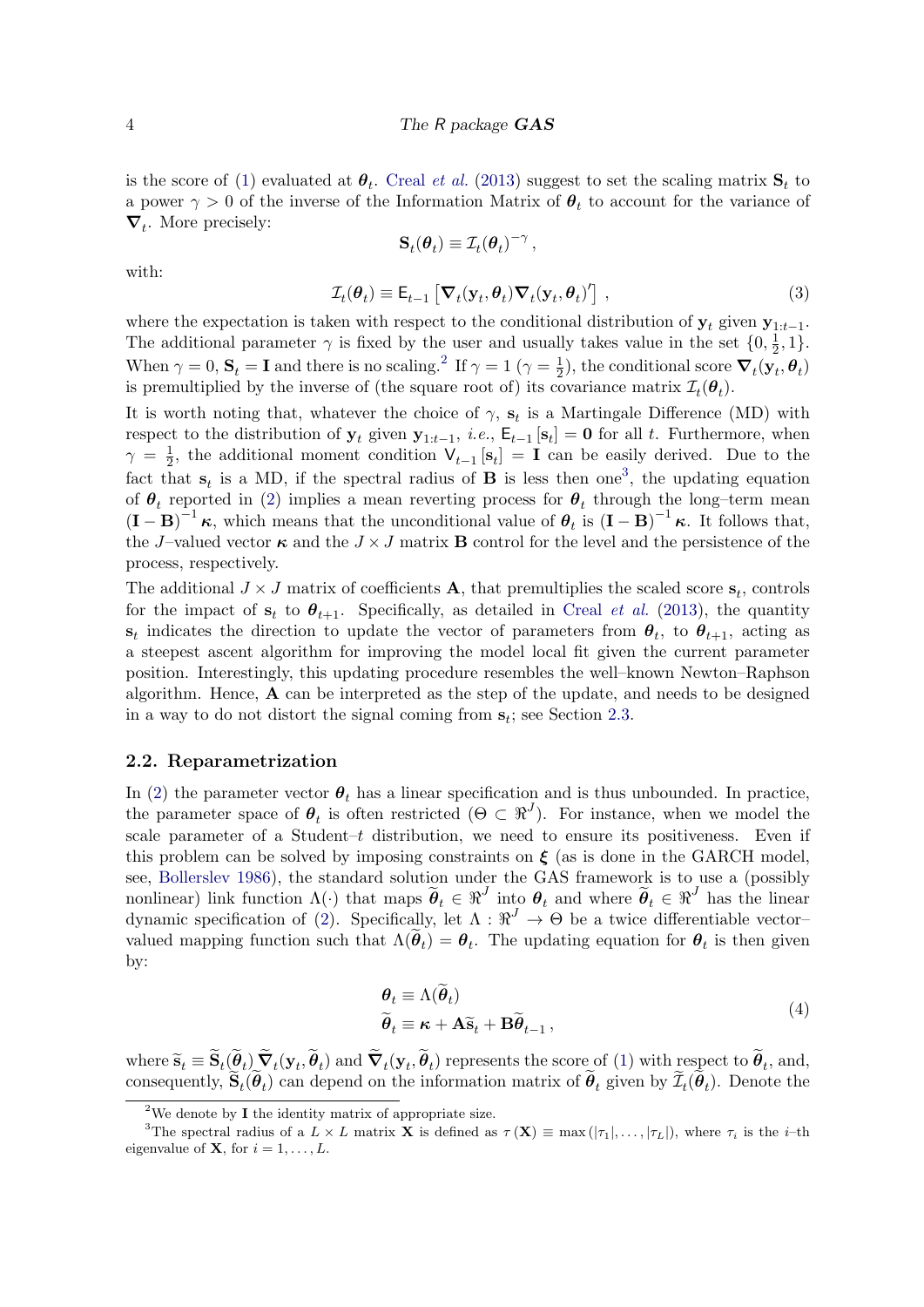Jacobian matrix of  $\Lambda(\cdot)$  evaluated at  $\theta_t$  as follows:

$$
\mathcal{J}(\widetilde{\boldsymbol{\theta}}_t) \equiv \frac{\partial \Lambda(\boldsymbol{\theta}_t)}{\partial \widetilde{\boldsymbol{\theta}}_t} .
$$

Then, the following relations hold:

$$
\widetilde{\nabla}_t(\mathbf{y}_t, \widetilde{\boldsymbol{\theta}}_t) = \mathcal{J}(\widetilde{\boldsymbol{\theta}}_t)'\nabla_t(\mathbf{y}_t, \boldsymbol{\theta}_t) \widetilde{\mathcal{I}}_t(\widetilde{\boldsymbol{\theta}}_t) = \mathcal{J}(\widetilde{\boldsymbol{\theta}}_t)'\mathcal{I}_t(\boldsymbol{\theta}_t)\mathcal{J}(\widetilde{\boldsymbol{\theta}}_t).
$$

This way, almost all the nonlinear constraints can be easily handled via the definition of a proper mapping function  $\Lambda(\cdot)$  and its associated Jacobian matrix  $\mathcal{J}(\cdot)$ . The coefficients to be estimated are gathered into  $\boldsymbol{\xi} \equiv (\boldsymbol{\kappa}, \mathbf{A}, \mathbf{B})$  and estimated by numerically maximizing the (log-)likelihood function as detailed in Section [2.3.](#page-4-0) [4](#page-4-1) In Appendix [B](#page-24-0) we discuss the choice of mapping function for GAS models in more details.

#### <span id="page-4-0"></span>2.3. Maximum likelihood estimation

A useful property of GAS models is that, given the past information and the static parameter vector  $\xi$ , the vector of time-varying parameters,  $\theta_t$ , is perfectly predictable and the loglikelihood function can be easily evaluated via the prediction error decomposition. More precisely, for a sample of T realizations of  $y_t$ , collected in  $y_{1:T}$ , the vector of parameters  $\xi$  can be estimated by Maximum Likelihood (ML) as the solution of:

<span id="page-4-2"></span>
$$
\widehat{\boldsymbol{\xi}} \equiv \arg \max_{\boldsymbol{\xi}} \mathcal{L}(\boldsymbol{\xi}; \mathbf{y}_{1:T}), \tag{5}
$$

where:

$$
\mathcal{L}(\boldsymbol{\xi}; \mathbf{y}_{1:T}) \equiv \log p(\mathbf{y}_1; \boldsymbol{\theta}_1) + \sum_{t=2}^T \log p(\mathbf{y}_t; \boldsymbol{\theta}_t) ,
$$

 $\boldsymbol{\theta}_1 \equiv (\mathbf{I} - \mathbf{B})^{-1} \boldsymbol{\kappa}$ , and, for  $t > 1$ ,  $\boldsymbol{\theta}_t \equiv \boldsymbol{\theta}(\mathbf{y}_{1:t-1}, \boldsymbol{\xi})$ . Note the dependence of  $\boldsymbol{\theta}_t$  on  $\boldsymbol{\xi}$  and  $\mathbf{y}_{1:t-1}$ . There are two important caveats in the ML evaluation of GAS models. The first one is that, from a theoretical perspective, ML estimation of GAS models is an on–going research topic. General results are reported by [Harvey](#page-20-0) [\(2013\)](#page-20-0), [Blasques](#page-19-9) et al. [\(2014a\)](#page-19-9) and [Blasques](#page-19-10) et al. [\(2014b\)](#page-19-10), while results for specific models have been derived by [Andres](#page-18-1) [\(2014\)](#page-18-1) and [Blasques](#page-19-3) [et al.](#page-19-3) [\(2014d\)](#page-19-3).

The second one is that, even when the ML estimator is consistent and asymptotically normal, the numerical maximization of the loglikelihood function in [\(5\)](#page-4-2) can be challenging, because of the nonlinearities induced by  $\Lambda(\cdot)$  and the way  $y_t$  enters the scaled score  $s_t$ . Consequently, when the optimizer is gradient–based, good starting values need to be selected for GAS models. In the R package GAS, starting values for the optimizer are chosen in the following way: (i) estimate the static version of the model (*i.e.*, with  $\mathbf{A} = \mathbf{0}$  and  $\mathbf{B} = \mathbf{0}$ ) and set the initial value of  $\kappa$  accordingly, and (ii) perform a grid search for the coefficients contained in A and B. Further technical details are presented in Section [3.2.](#page-8-0)

<span id="page-4-1"></span><sup>&</sup>lt;sup>4</sup>Clearly, the coefficients  $\kappa$ , **A** and **B** in [\(4\)](#page-3-2) are different from those of [\(2\)](#page-2-2), however, for notational purposes, we continue to use the same notation.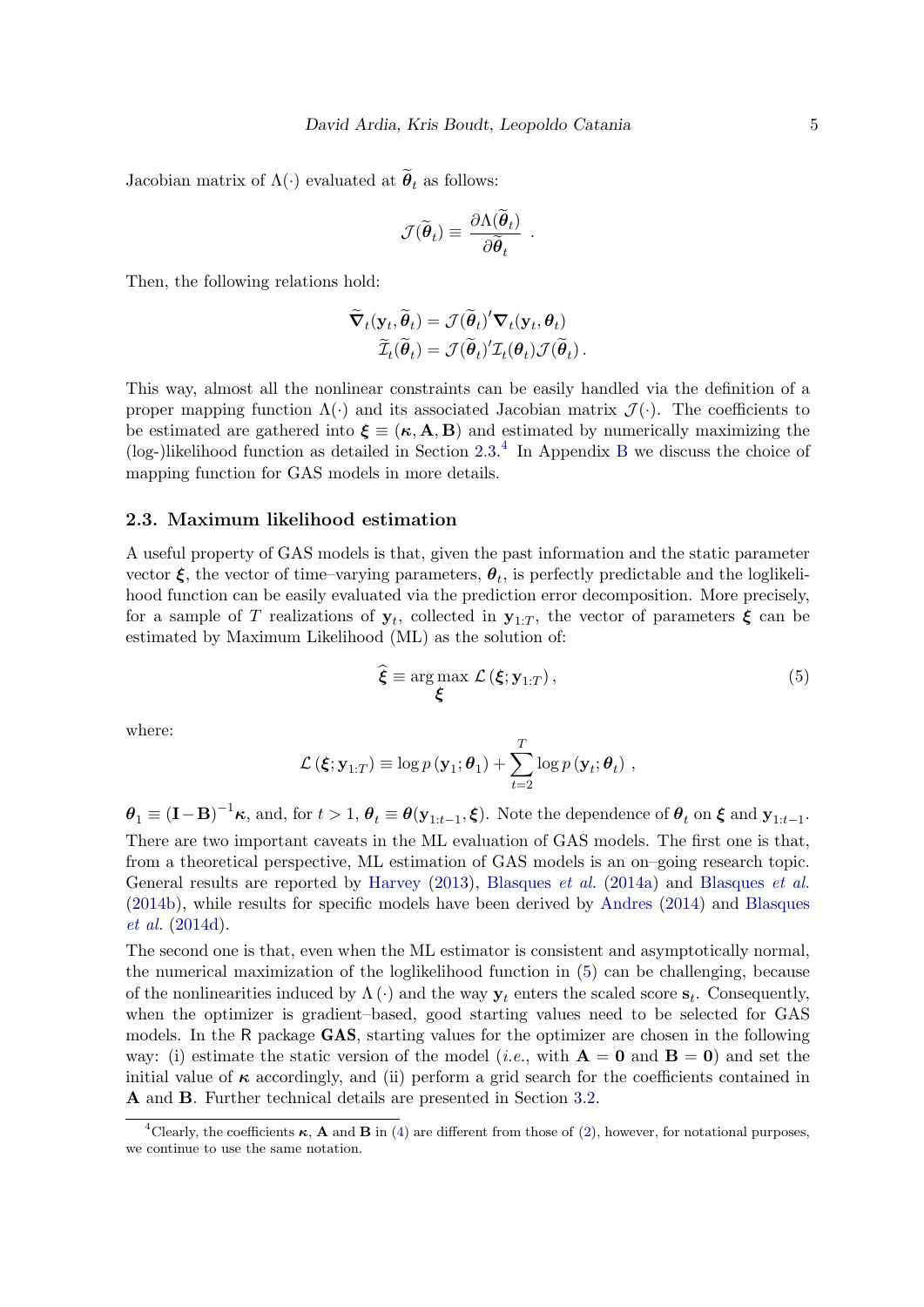Implementation of the models in the R package GAS follows the common approach in the GAS literature. First, matrices **A** and **B** are constrained to be diagonal. Second, in order to avoid an explosive pattern for  $\theta_t$ , the spectral radius of **B** is constrained to be less than one. Third, the positiveness of each element of  $A$  is imposed in order to do not distort the signal coming from the conditional score  $s_t$ .

# 3. The R package GAS

<span id="page-5-0"></span>The R package GAS offers an integrated environment to deal with GAS models in R. Its structure is somehow similar to the R package rugarch [\(Ghalanos](#page-20-5) [2015b\)](#page-20-5) for GARCH models, which is widely used by practitioners and academics. The similarities concern the steps the user has to do to perform her analysis as well as the type of functions she faces. Specifically, the first step is to specify the model, which means choosing: (i) the assumptions for the conditional distribution of the data, (ii) the set of parameters that have to vary over time and, (iii) the scaling mechanism for the conditional score. These steps are detailed in Section [3.1.](#page-5-1) Once the model is properly specified, the user can estimate the unknown parameters in  $\xi$  by numerical maximization of the log–likelihood function as detailed in Section [3.2.](#page-8-0) Finally, predictions according to the estimated model can be easily performed; see Section [3.3.](#page-9-0) Simulation of GAS models is presented in Section [3.4.](#page-11-0)

Functions for: (i) specification, (ii) estimation, (iii) forecasting and (iv) simulation are available for univariate and multivariate time series. The general nomenclature for the functions when we consider univariate time series is "UniGAS...()" and that for multivariate time series is "MultiGAS...()" .

In the R package GAS, several datasets are also included for reproducibility purposes, such as: US inflation (cpichg), US unemployment rate (usunp), realized volatility of the S&P500 Index (sp500rv) and intraday bid and ask quotes for Citygroup corporation (tqdata). These datasets are freely available online; see the R documentation for references. In this section, we use the monthly US inflation measured as the logarithmic change in the CPI available from the Federal Reserve Bank of St. Louis website [https://fred.stlouisfed.org/.](https://fred.stlouisfed.org/) This dataset can be easily loaded in the R workspace using: data("cpichg", package = "GAS").

#### <span id="page-5-1"></span>3.1. Specification

Specification of GAS models is the first step the user needs to undertake. This is achieved by using the UniGASSpec() and MultiGASSpec() functions, in the cases of univariate and multivariate models, respectively. Both functions accept three arguments and return an object of the class uGASSpec and mGASSpec, respectively. The three arguments are:

- Dist: A character indicating the label of the conditional distribution assumed for the data. Available distributions can be displayed using the function DistInfo() and are reported in Table [1.](#page-6-0) By default  $Dist = "norm", i.e.,$  the Gaussian distribution.
- ScalingType: A character indicating the scaling mechanism for the conditional score, *i.e.*, the value of the  $\gamma$  parameter in [\(3\)](#page-3-3). Possible choices are "Identity" ( $\gamma = 0$ ), "Inv"  $(\gamma = 1)$  and "InvSqrt"  $(\gamma = \frac{1}{2})$  $\frac{1}{2}$ ). Note that, for some distributions only ScalingType = "Identity" is supported; see function DistInfo() and Table [1.](#page-6-0) By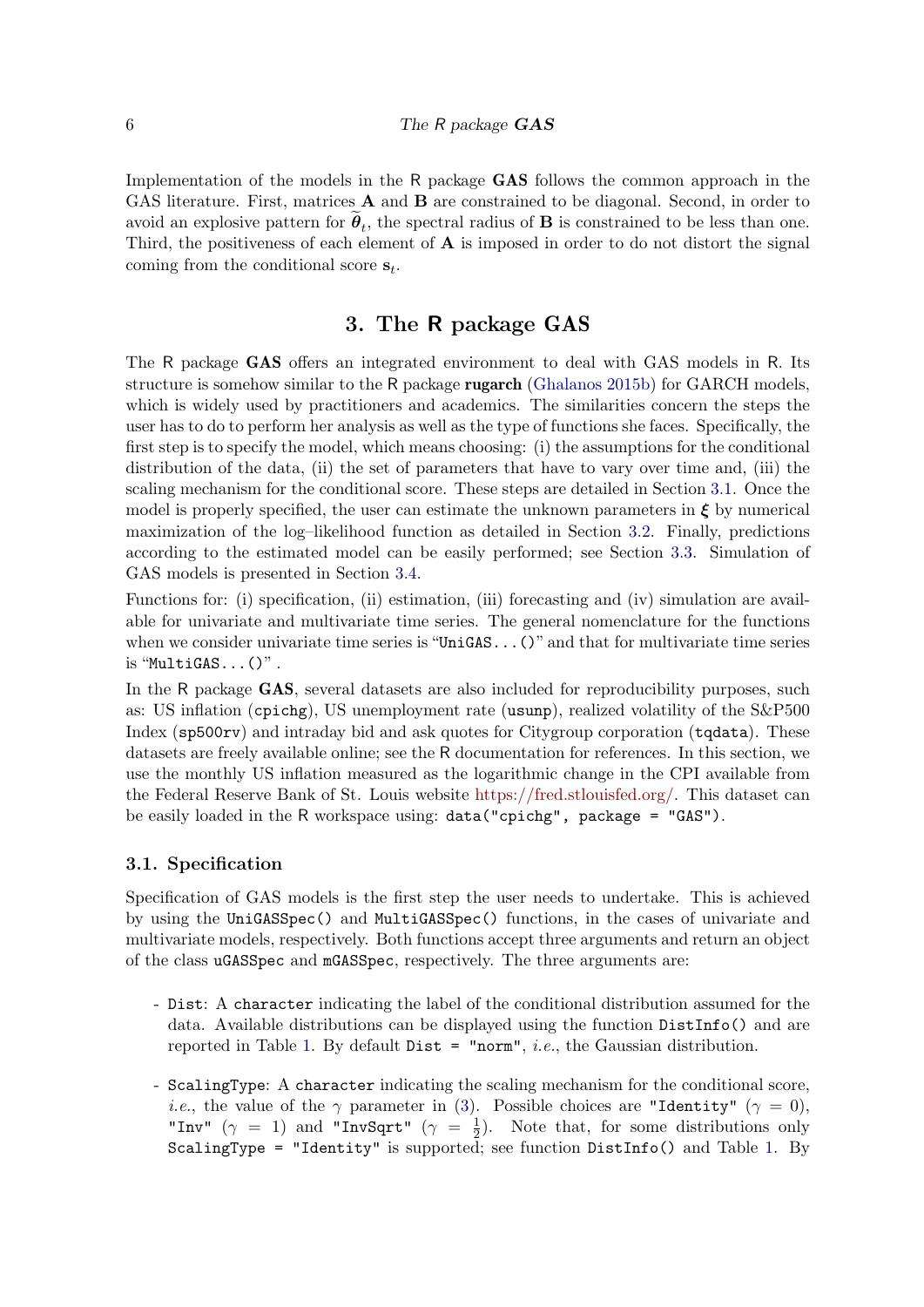<span id="page-6-0"></span>

| Label  | Name                      | Type         | Parameters                          | #              | Scaling Type           |  |
|--------|---------------------------|--------------|-------------------------------------|----------------|------------------------|--|
| norm   | Gaussian                  | univariate   | location, scale                     | $\overline{2}$ | Identity, Inv, InvSqrt |  |
| std    | Student- $t(i)$           | univariate   | location, scale, shape              | 3              | Identity, Inv, InvSqrt |  |
| sstd   | $Skew-Student-t$ (ii)     | univariate   | location, scale, skewness, shape    | 4              | Identity               |  |
| ald    | Asymmetric Laplace (iii)  | univariate   | location, scale, skewness           | 3              | Identity, Inv, InvSqrt |  |
| poi    | Poisson (iv)              | univariate   | location                            |                | Identity, Inv, InvSqrt |  |
| gamma  | Gamma                     | univariate   | scale, shape                        | $\overline{2}$ | Identity, Inv, InvSqrt |  |
| exp    | Exponential $(v)$         | univariate   | location                            |                | Identity, Inv, InvSqrt |  |
| beta   | Beta (vi)                 | univariate   | scale, shape                        | $\overline{2}$ | Identity, Inv, InvSqrt |  |
| mvnorm | Multivariate Gaussian     | multivariate | location, scale, correlation        | $9 \ (vii)$    | Identity               |  |
| mvt    | Multivariate Student- $t$ | multivariate | location, scale, correlation, shape | 10(i)          | Identity               |  |

Table 1: Statistical distributions or which the R package **GAS** provides the functionality to simulate, estimate and forecast the time–variation in its parameters. The fifth column, #, reports the number of parameters of the distribution. Note: (i) the usual Student–t distribution (not reparametrised in terms of the variance parameter), (ii) the reparametrised Skew–Student–t such that the location and scale parameters coincide with the mean and the standard deviation of the distribution as done in the rugarch package, (iii) the ald distribution used the  $\theta$ ,  $\sigma$  and  $\kappa$  reparametrization, as specified in Kotz *[et al.](#page-21-6)* [\(2001\)](#page-21-6), (iv) for the Poisson distribution location means the usual intensity parameter, (v) for the Beta distribution shape means the usual  $\alpha$  parameter and scale means the usual  $\beta$  parameter, (vi) for the Exponential distribution location means the usual rate parameter, (vii) for  $N = 3$ .

default ScalingType = "Identity", *i.e.*, no scaling occurs.<sup>[5](#page-6-1)</sup>

- GASPar: A named list with boolean entries containing information about which parameters of the conditional distribution have to be time–varying. Generally, each univariate distribution is identified by a series of maximum four parameters. These are indicated by location, scale, skewness and shape. Note that, for some distributions, these labels are not strictly related to their literal statistical meaning. Indeed, for the Exponential distribution exp, the term location indicates the usual intensity rate parameter; see the DistInfo() function for more details. For multivariate distributions, the set of parameters is indicated by location, scale, correlation and shape<sup>[6](#page-6-2)</sup>. For example, in the case of a multivariate Student–t distribution with mean vector  $\mu_t$ , scale matrix  $\Sigma_t \equiv D_t R_t D_t$ , where  $D_t$  is the diagonal matrix of scales and  $\mathbf{R}_t$  is the correlation matrix, and  $\nu_t$  degrees of freedom, we have that: location refers to  $\boldsymbol{\mu}_t$ , scale refers to  $\mathbf{D}_t$ , correlation refers to  $\mathbf{R}_t$  and shape refers to  $\nu_t$ . By default, GASPar = list(location = FALSE, scale = TRUE, skewness = FALSE, shape = FALSE) for the univariate case, and GASPar = list(location = FALSE, scale = TRUE, correlation = FALSE, shape = FALSE) for the multivariate case.

The function MultiGASSpec() also accepts the additional boolean argument ScalarParameters controlling for the parametrization of  $\bf{A}$  and  $\bf{B}$  in [\(4\)](#page-3-2). Setting ScalarParameters = TRUE (the default value), the coefficients controlling the evolution of the location, scale and correlation parameters are constrained to be the same across each group. Specifically, if  $y_t \in \mathbb{R}^3$ follows a GAS process with conditional multivariate Gaussian distribution, the vector of time–

<span id="page-6-1"></span> ${}^{5}$ In the R package GAS the information matrices and the scores are always computed using their analytical formulations.

<span id="page-6-2"></span> ${}^{6}$ In the R documentation an extra parameter, shape2, is reported. This will be used for future extensions of the package.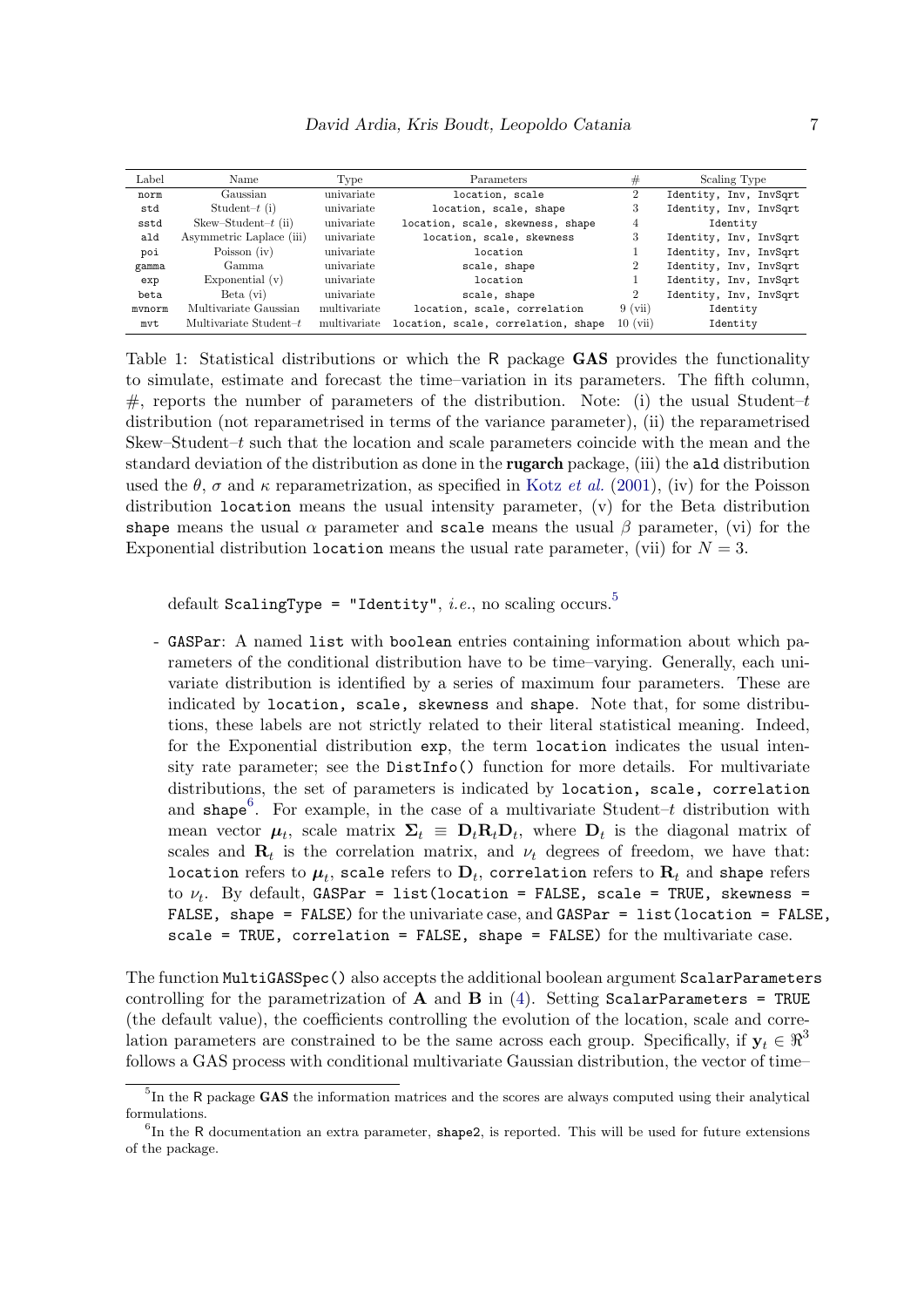varying parameters is  $\bm{\theta}_t=\left(\mu_{1,t},\mu_{2,t},\mu_{3,t},\sigma_{1,t},\sigma_{2,t},\sigma_{3,t},\rho_{21,t},\rho_{31,t},\rho_{32,t}\right)'$ . If ScalarParameters  $=$  TRUE, the matrix of coefficients  $\bf{A}$  is parameterized as:

$$
\mathbf{A} \equiv \text{diag}\left(a_{\mu}, a_{\mu}, a_{\mu}, a_{\sigma}, a_{\sigma}, a_{\sigma}, a_{\rho}, a_{\rho}, a_{\rho}\right) ,
$$

while, if  $ScalarParameters = FALSE$ , the matrix of coefficients  $A$  takes the form:

 $\mathbf{A} \equiv \text{diag}\left(a_{\mu_1}, a_{\mu_2}, a_{\mu_3}, a_{\sigma_1}, a_{\sigma_2}, a_{\sigma_3}, a_{\rho_{21}}, a_{\rho_{31}}, a_{\rho_{32}}\right)$ .

Hence, in the latter case, each element of  $\theta_t$  evolves heterogeneously with respect to the others. The same constraints are applied to  $B$ , which means that, if ScalarParameters = TRUE, for the general N case, the number of parameters decreases from  $3N(N+1)/2$  to  $N(N+1)/2+2$ . Additional constraints are introduced through the GASPar argument as in the univariate case; see help("MultiGASSpec").

As an illustration, assume that we want to specify a Student– $t$  GAS model with time–varying conditional mean and scale parameters, but fixed degree of freedom, *i.e.*,  $\nu_t = \nu$ . This can be easily done with the following lines of code:

```
R> GASSpec <- UniGASSpec(Dist = "std", ScalingType = "Identity",
                        GASPar = list(location = TRUE, scale = TRUE,
                                      shape = FALSE))
```
Details about the object returned from UniGASSpec() are printed in the console by simply calling GASSpec:

R> GASSpec

```
-------------------------------------------------------
            Univariate GAS Specification
    -------------------------------------------------------
Conditional distribution
-------------------------------------------------------
Name: Student-t
Label: std
Type: univariate
Parameters: location, scale, shape
Number of Parameters: 3
References:
-------------------------------------------------------
GAS specification
-------------------------------------------------------
Score scaling type: Identity
Time varying parameters: location, scale
-------------------------------------------------------
```
Since the scaling matrix  $\mathbf{S}_t$  is set to the identify matrix (*i.e.*, ScalingType = "Identity") this model for the conditional Student–t distribution corresponds to the one described in Appendix [A.](#page-23-0) Multivariate GAS specifications are analogously specified using the MultiGASSpec() function; see help("MultiGASSpec").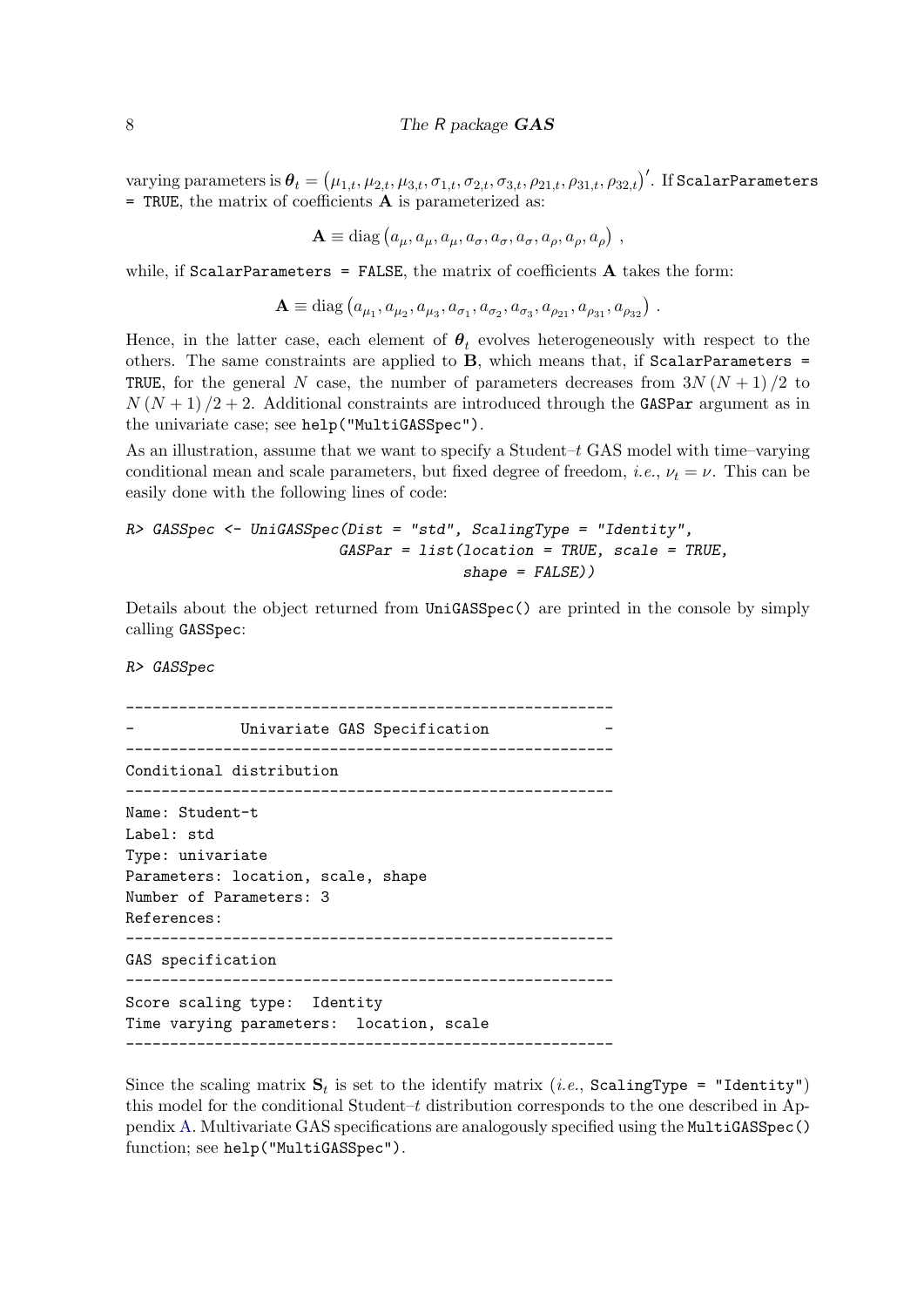#### <span id="page-8-0"></span>3.2. Estimation

Similar to model specification, estimation is handled with two different functions for univariate and multivariate models: UniGASFit() and MultiGASFit(), respectively. These functions require only two arguments: the GAS specification object GASSpec and the data, and returns an object of the class uGASFit or mGASFit. As an example, let us estimate the GAS model previously specified using the US inflation data included in the R package GAS:

 $R$ > data("cpichg", package = "GAS") R> Fit <- UniGASFit(GASSpec, cpichg)

The computational time is less than one second on a modern computer. The optimizer used is the General Nonlinear Augmented Lagrange Multiplier method of [Ye](#page-21-7) [\(1988\)](#page-21-7) available in the R package Rsolnp [\(Ghalanos and Theussl](#page-20-6) [2016\)](#page-20-6). Results can be inspected by calling the object Fit.

R> Fit

------------------------------------------ Univariate GAS Fit ------------------------------------------ Model Specification:  $T = 276$ Conditional distribution: std Score scaling type: Identity Time varying parameters: location, scale ------------------------------------------ Estimates: Estimate Std. Error t value Pr(>|t|) kappa1 0.03735 0.02991 1.249 1.059e-01 kappa2 -0.25994 0.13553 -1.918 2.755e-02 kappa3 0.92671 0.76127 1.217 1.117e-01 a1 0.07173 0.01780 4.030 2.787e-05 a2 0.45377 0.20828 2.179 1.468e-02 b1 0.94318 0.02600 36.272 0.000e+00 b2 0.85559 0.07185 11.908 0.000e+00 ------------------------------------------ Unconditional Parameters: location scale shape 0.6574 0.1653 6.5262 ------------------------------------------ Information Criteria: AIC BIC np llk 370.4 395.8 7.0 -178.2 ------------------------------------------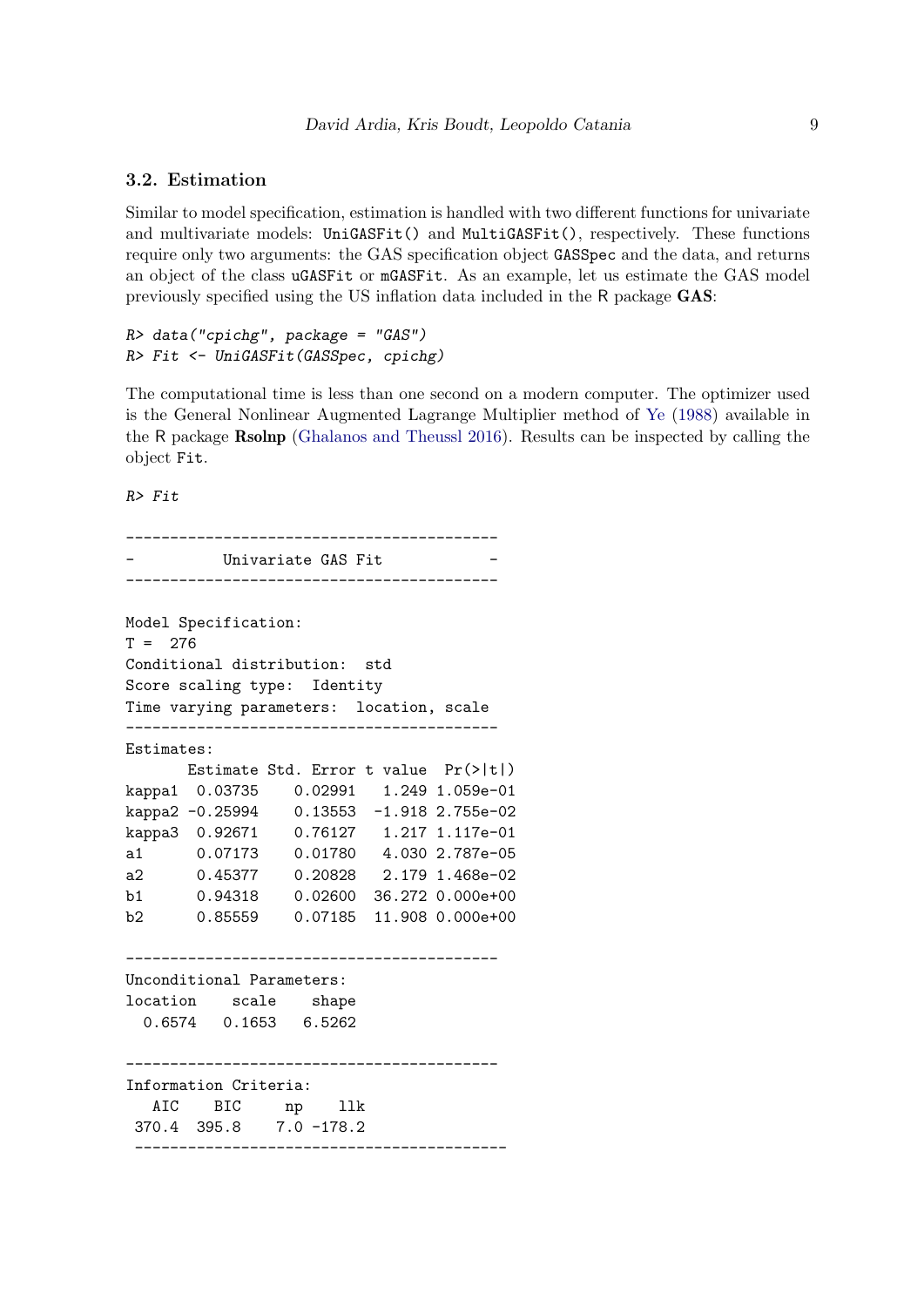#### Elapsed time: 0.01 mins

The output printed in the console is divided into: (i) the summary of the model, (ii) the estimated coefficients along with significance levels according to their asymptotic normal distribution, (iii) the unconditional level of the parameters, *i.e.*,  $\Lambda((\mathbf{I} - \hat{\mathbf{B}})^{-1}\hat{\boldsymbol{\kappa}})$ , (iv) AIC and BIC information criteria in addition to the number of estimated parameters (np), the log–likelihood  $(11k)$  evaluated at its optimum, and  $(v)$  the computation time.

Concerning the estimated coefficients, kappa1, kappa2 and kappa3 are the elements of vector  $\kappa$  in [\(9\)](#page-23-1), *i.e.*,  $\kappa_{\mu}, \kappa_{\phi}$  and  $\kappa_{\nu}$ , respectively. Analogously, a1 and a2 are the estimates of  $a_{\mu}$  and  $a_{\phi}$  and b1 and b2 are estimates of  $b_{\mu}$  and  $b_{\phi}$ , where  $\phi$  refers to the scale parameter of the Student–t distribution; see Appendix [A.](#page-23-0) Note that, since we have specified scale = FALSE in the UniGASSpec() function, coefficients as and b3, corresponding to  $a_{\nu}$  and  $b_{\nu}$  are not reported (and constrained to zero during the optimization).

The R package GAS provides several methods to extract the relevant estimated quantities for objects of the class uGASFit or mGASFit. They allow us to: (i) calculate several quantities of the estimated conditional distribution at each point in time, such as: quantiles, conditional moments and filtered parameters (see quantile(Fit), getMoments(Fit) and getFilteredParameters(Fit), respectively), (ii) extract the estimated coefficients (coef(Fit)), (iii) generate a graphical representation of the results (plot(Fit)); see help("uGASFit") for details.

#### <span id="page-9-0"></span>3.3. Forecasting

Forecasting is a crucial aspect in applied time series analysis. Given the parametric assumption of GAS models, predictions are usually given in the form of density forecasts, i.e., the distribution of  $y_{T+h}|y_{1:T}$  for  $h \geq 1$ . Knowing the predictive density, practitioners can extract any relevant quantities such as future expected value  $E_T$   $[\mathbf{y}_{T+h}]$  or (co–)variance  $V_T$   $[\mathbf{y}_{T+h}]$ . For GAS models, the one–step ahead predictive distribution  $(h = 1)$  is analytically available while it needs to be estimated by simulation in the multi–step ahead case  $(h > 1)$ .

The R package GAS can handle both one–step and multi–step ahead forecasts. Consistent with previous nomenclature, functions for univariate and multivariate predictions are UniGASFor() and MultiGASFor(), respectively. These functions accept an object of the class uGASFit or mGASFit, created using the functions UniGASFit() and MultiGASFit(), and return an object of the class uGASFor and mGASFor, respectively. Additional arguments are:

- $\bullet$  H: a numeric integer value representing the forecast horizon, *i.e.*, *h*. By default H = 1.
- B: a numeric integer value representing the number of draws to approximate the multi– step ahead predictive distribution when  $h > 1$ . By default  $B = 1e4$ .
- ReturnDraws: a boolean controlling if the simulated draws from  $y_{T+1}|y_{1:T}, y_{T+2}|y_{1:T}, \ldots$  $y_{T+h}|y_{1:T}$  have to be returned. By default ReturnDraws = FALSE.

Other arguments to perform rolling–type of forecasts are detailed in the documentation; see help("UniGASFor"). Practically, if we want to predict the next–year inflation (*i.e.*,  $h = 12$ with the monthly series cpichg), after having estimated the GAS model of Section [3.2,](#page-8-0) we can execute the following code: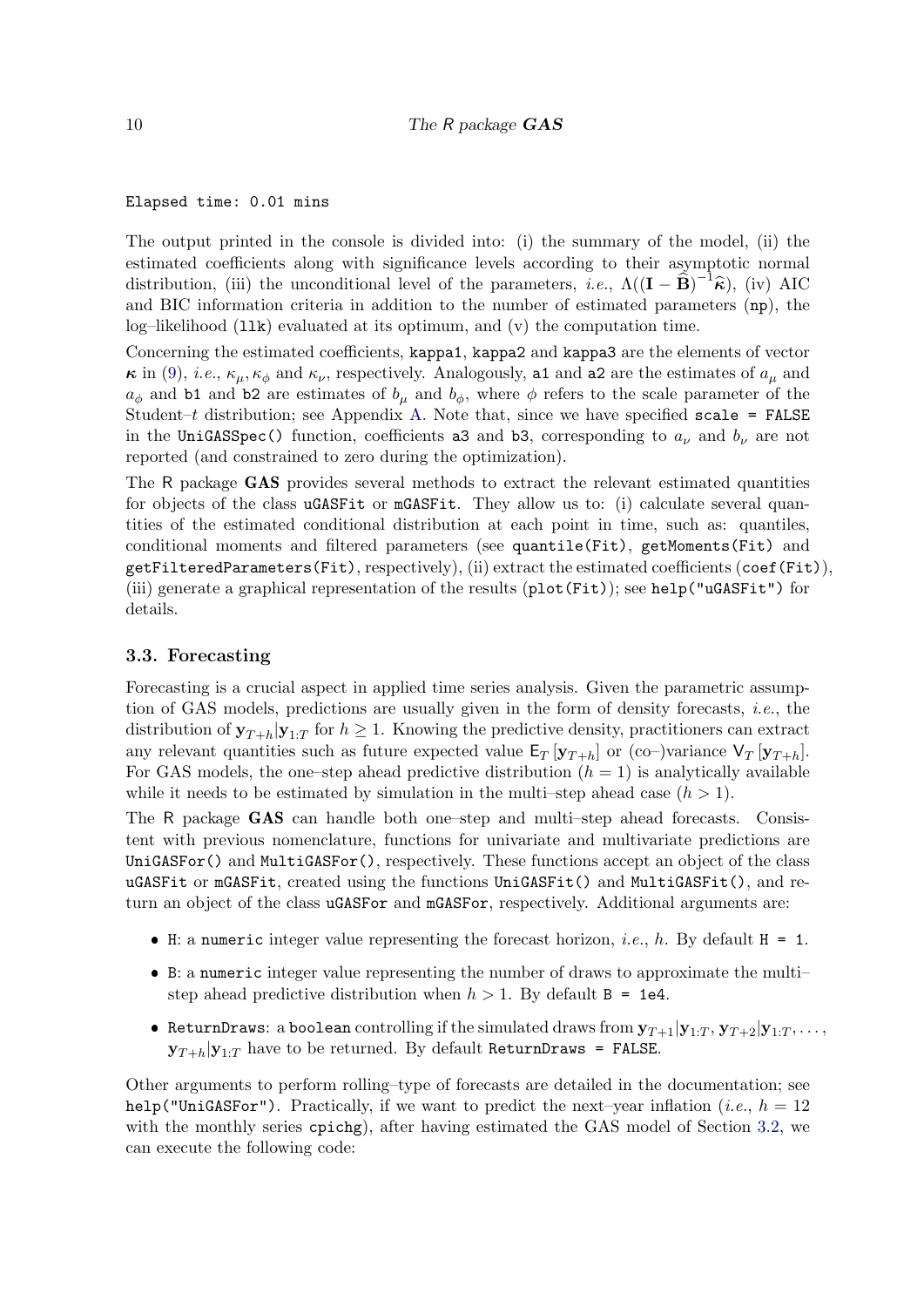$R$ > Forecast  $\leq$  UniGASFor(Fit,  $H = 12$ )

and inspect the results by calling the object Forecast:

R> Forecast

------------------------------------------ Univariate GAS Forecast ------------------------------------------

Model Specification Conditional distribution: std Score scaling type: Identity Horizon: 12 Rolling forecast: FALSE ------------------------------------------ Parameters forecast: location scale shape T+1 0.10128 0.1524 6.526 T+2 0.09497 0.1737 6.526 T+3 0.09380 0.2151 6.526 T+4 0.09253 0.2577 6.526 T+5 0.08745 0.3020 6.526 .................... location scale shape T+8 0.08345 0.4219 6.526 T+9 0.07790 0.4575 6.526 T+10 0.07380 0.4900 6.526 T+11 0.07557 0.5199 6.526 T+12 0.07507 0.5465 6.526

which returns some model information and the predictions of future model parameters based on averages over B draws. Forecast is an object of the class uGASFor and comes with several methods to extract and visualize the results; see help("uGASFor").

As commonly done in time series analysis, predictions are generated from models fitted to rolling windows. The R package  $GAS$  includes this functionality via UniGASRoll() and MultiGASRoll(). These functions accept several arguments that we briefly describe in the univariate case:

- $\bullet$  data: a vector of length T+ForecastLength containing all the observations.
- GASSpec: an object of the class uGASSpec created with UniGASSpec().
- ForecastLength: a numeric integer which specifies the length of the out–of–sample.
- RefitEvery: a numeric integer of periods before coefficients are re–estimated.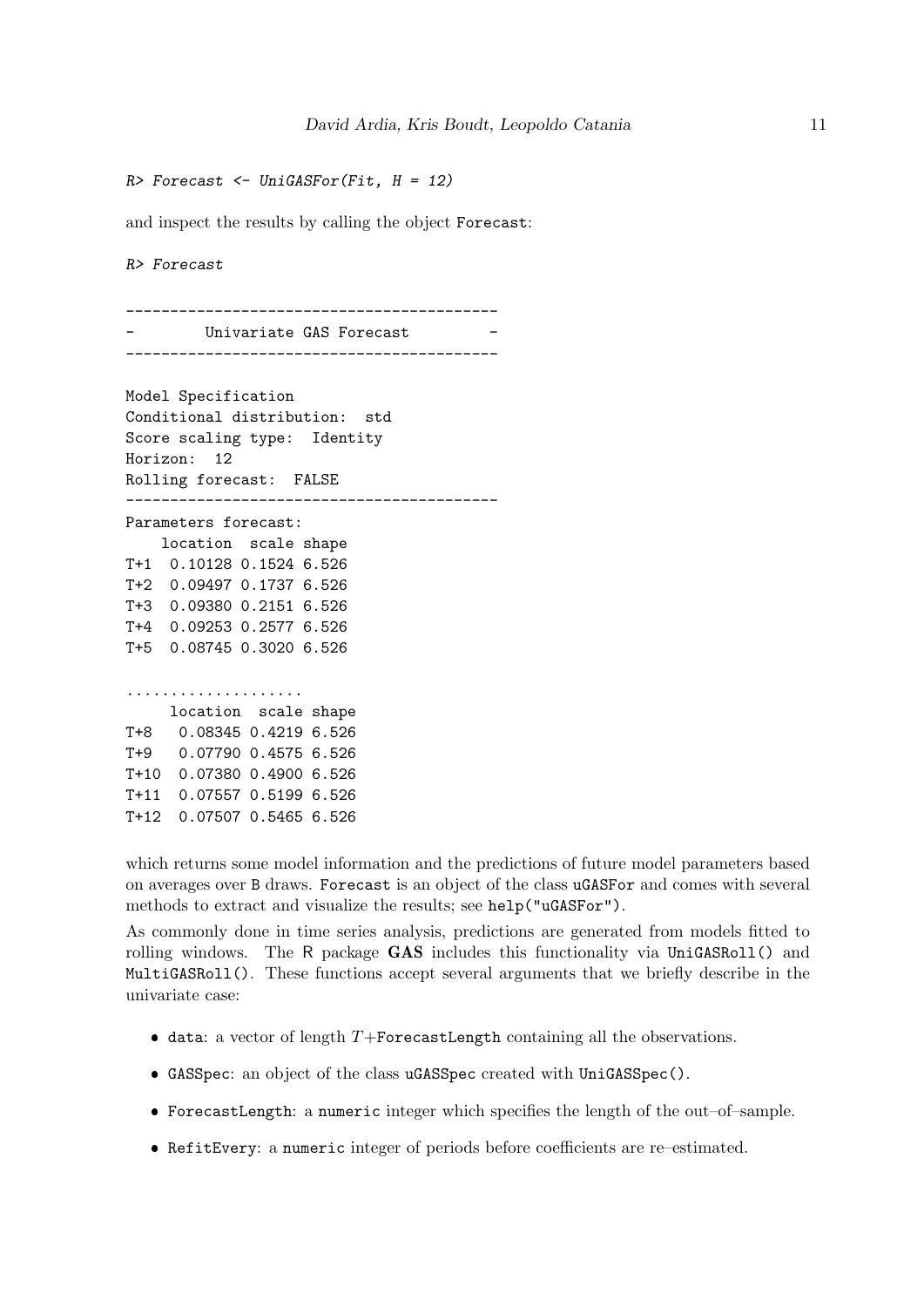• RefitWindow: a character for the type of the window. As in the R package rugarch, we define the options: RefitWindow = "recursive" and RefitWindow = "moving". If RefitWindow = "recursive" all past observations are used when the model is re– estimated. If RefitWindow = "moving" initial observations are eliminated.

Other arguments useful to tailor the forecasting procedure and to parallelize the code execution are available and detailed in the R documentation; see help("UniGASRoll").

Suppose now we are interested in assessing the forecast performance of the GAS model with a Student–t conditional distribution and time–varying location and scale parameters, detailed in Appendix [A,](#page-23-0) and specified in the object GASSpec in Section [3.1.](#page-5-1) We treat the last 150 observations of cpichg as out–of–sample and run a rolling–window forecast exercise using the following portion of code:

Roll <- UniGASRoll(cpichg, GASSpec, ForecastLength = 150,  $RefitEvery = 3, RefitWindow = "moving")$ 

where model coefficients are re–estimated quarterly  $(i.e.,$  every three observations with monthly data) using a moving windows (RefitWindow = "moving"). The code automatically makes a series of one–step ahead rolling predictions according to the model estimated using only the past information. This way, the user can perform out–of–sample analysis with GAS models. The object Roll belongs to the class uGASRoll which, as uGASFit and uGASFor, comes with several methods to extract and represent the results; see help("uGASRoll").

#### <span id="page-11-0"></span>3.4. Simulation

Simulation of univariate and multivariate GAS models is straightforward with the R package GAS. This can be easily done via UniGASSim() and MultiGASSim(); see the R documentation. Several examples, also investigating the finite sample properties of the ML estimator for GAS models, are reported in the inst/test/Simulation.R file included in the package tarball.

Besides selecting the conditional distribution of the time series process, the user of course needs to specify also the static parameters  $\xi$  governing the dynamics in  $\theta_t$ . More precisely, for simulation of GAS models, the vector  $\kappa$  and the matrices **A** and **B**, need to be specified. It is worth stressing that, the definition of  $\kappa$  can be tricky, especially for multivariate models. The difficulty emerges from the fact that,  $\kappa$  determines the unconditional value of the reparametrised vector of parameters  $\theta_t$ , implying that, if the user wants to specify the model in terms of a target value  $\boldsymbol{\theta}^*$  she needs to know the inverse of the mapping function  $\Lambda(\cdot)$ .<sup>[7](#page-11-1)</sup> To address this problem, the functions UniUnmapParameters() and MultiUnmapParameters(), representing  $\Lambda^{-1}(\cdot)$ , are available for univariate and multivariate models, respectively. This way, the user can easily specify  $\kappa$  such that  $\kappa^* \equiv (\mathbf{I} - \mathbf{B})\Lambda^{-1}(\boldsymbol{\theta}^*)$ . Table [2](#page-12-1) lists the numerical bounds imposed for the univariate distributions, such that UniUnmapParameters() cannot takes values outside those ranges. For the multivariate case, please refer to the examples reported in the inst/test/SimulateGAS.R file included in the package tarball.

<span id="page-11-1"></span><sup>&</sup>lt;sup>7</sup>Here we define the "target value" as the unconditional level of the parameters the user has in mind. This targeting approach requires the time–varying parameter model to be stationary, as explained in, e.g., [Blasques](#page-19-11) [et al.](#page-19-11) [\(2014c\)](#page-19-11).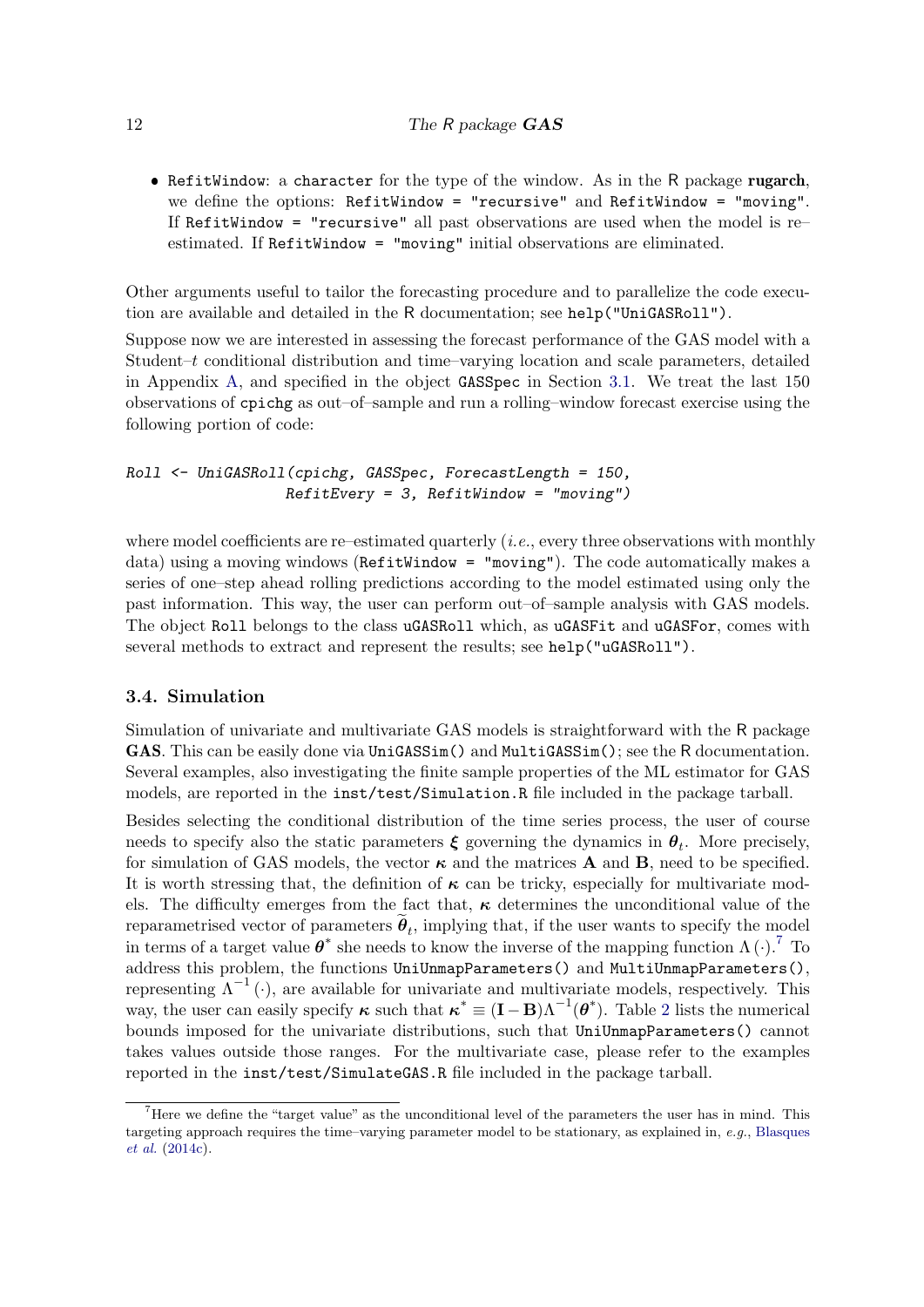<span id="page-12-1"></span>

| Label | location | scale     | skewness   | shape        |
|-------|----------|-----------|------------|--------------|
| norm  | $\Re$    | $\Re^+$   |            |              |
| std   | $\Re$    | $\Re^+$   |            | (2.01, 50.0) |
| snorm | $\Re$    | $\Re^+$   | (0.1, 2.0) |              |
| sstd  | $\Re$    | $\Re^+$   | (0.1, 2.0) | (2.01, 50.0) |
| ald   | $\Re$    | $\Re^+$   | $\Re^+$    |              |
| poi   | $\Re^+$  |           |            |              |
| gamma | $\Re^+$  | $\Re^+$   |            |              |
| exp   | $\Re^+$  |           |            |              |
| beta  | $\Re^+$  | $\real^+$ |            |              |

Table 2: Overview of the restrictions on the allowed values for the parameters of the univariate distributions, for which the R package GAS provides the functionality to simulate, estimate and forecast the time variation in the parameters. When the parameter space is  $\mathbb{R}^+$ , we use the exponential link function reported in [\(10\)](#page-24-1) with  $c = 0$ , while when the space is of the type  $(a, b)$ , we use the modified logistic link function reported in [\(11\)](#page-24-2); see Appendix [B.](#page-24-0)

Suppose we want to simulate  $T = 1,000$  observations from the Student–t GAS model reported in Appendix [A](#page-23-0) with time–varying location and scale, but constant shape parameters. Assume our target value for the parameters is  $\boldsymbol{\theta}^* = (\mu^*, \sigma^*, \nu^*)'$  with  $\mu^* = 0.1, \sigma^* = 1.5$  and  $\nu^* = 7$ . The matrix **A** and **B** are defined as:

$$
\mathbf{A} = \text{diag}(0.1, 0.4, 0.0) \n\mathbf{B} = \text{diag}(0.9, 0.95, 0.0),
$$

such that both the conditional mean and the conditional variance evolve quite persistently over time, while the shape parameter is constant. The implementation of UniUnmapParameters() and UniGASSim() proceeds as:

```
A \leftarrow diag(c(0.1, 0.4, 0.0))B \leftarrow diag(c(0.9, 0.95, 0.0))ThetaStar <-c(0.1, 1.5, 7.0)Kappa \leq (diag(3) - B) \frac{1}{2} UniUnmapParameters(ThetaStar, "std")
Sim \leftarrow UniGASSim(T = 1000, Kappa, A, B,Dist = "std", ScalingType = "Identity")
```
where Sim is an object of the class uGASSim and comes with several method such as show, plot, and getMoments, among others; see help("uGASSim").

# 4. Applications to financial data

<span id="page-12-0"></span>In order to illustrate how the R package GAS can be used in practical situations, we present an empirical application with univariate and multivariate time series of financial returns. We consider daily log–returns (in percentage points) of the Dow Jones 30 constituents available in the dji30ret dataset. This dataset includes the closing value log–returns from March 3rd,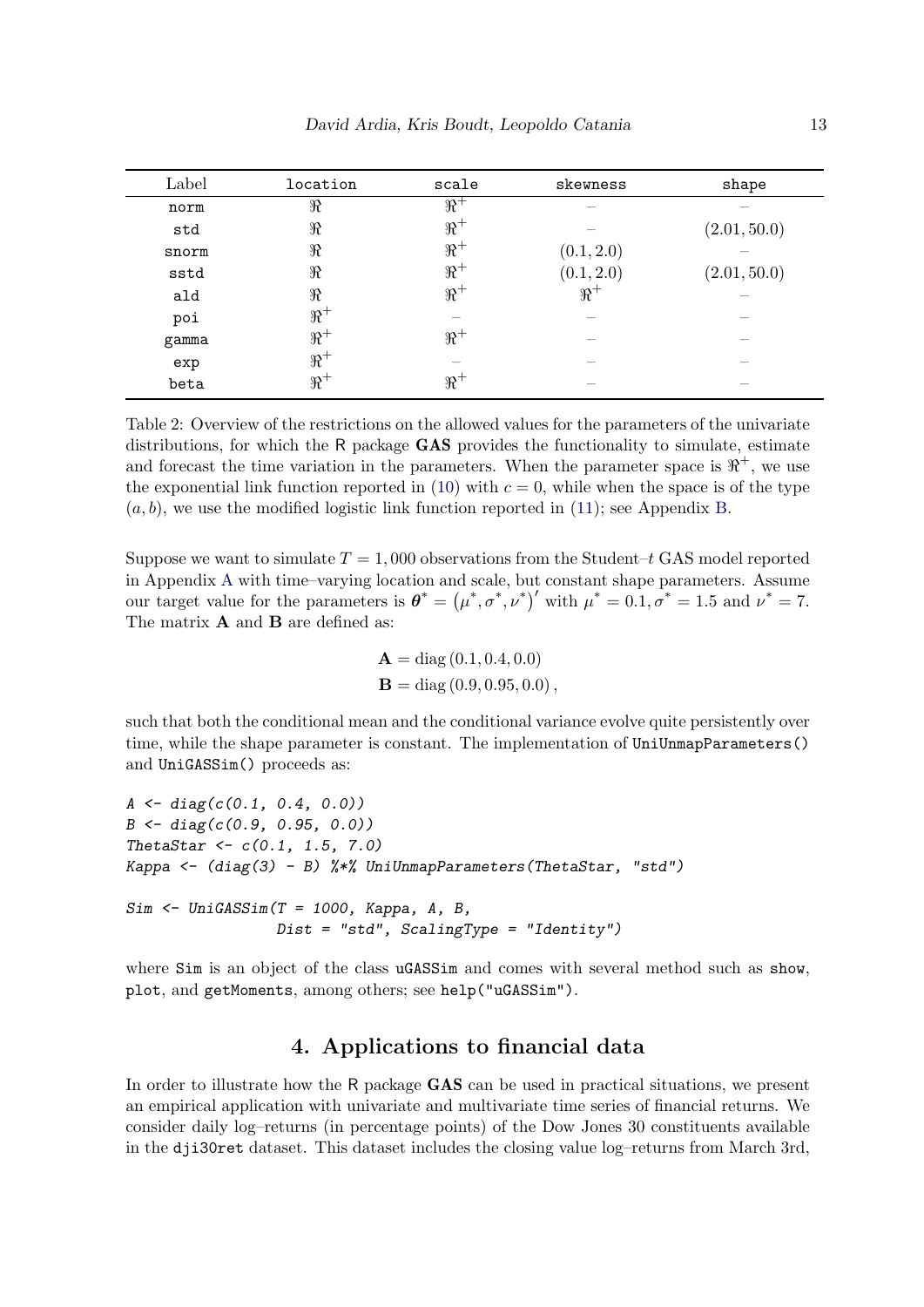1987 to February 3rd, 2009 for a total of 5,521 observations per series. The dataset can be easily loaded in the workspace using:

```
R> library("GAS")
R> data("dji30ret", package = "GAS")
```
where dji30ret is a  $5521 \times 30$  data.frame containing the daily log-returns. Our analysis is a typical out–of–sample exercise, meaning that: (i) we estimate the models using an in– sample period, (ii) we do predictions of the conditional distribution for the observations in the out–of–sample period, (iii) and that we compare the models according to their out–of–sample performance.

The models we consider are univariate/multivariate GAS models estimated with the R package GAS, and univariate/multivariate GARCH models estimated using the popular R packages rugarch [\(Ghalanos](#page-20-5) [2015b\)](#page-20-5) and rmgarch [\(Ghalanos](#page-20-7) [2015a\)](#page-20-7), respectively. The univariate specifications we consider are: (i) the Skew–Student– $t$  GAS model with only time–varying scale parameter (*i.e.*, Dist = "sstd") and, (ii) the  $GARCH(1,1)$  model with Skew–Student–t distributed error. For both models we employ the Skew–Student– $t$  distribution of Fernández [and Steel](#page-20-8) [\(1998\)](#page-20-8) reparametrised such that the location and scale parameters coincide with the mean and the standard deviation of the distribution as done in the rugarch package.

For the multivariate specifications, we consider: (i) the GAS model with conditional multivariate Student–t distribution with time–varying scales and correlations used in [Creal](#page-19-12) et al. [\(2011\)](#page-19-12) and, (ii) the Dynamic Conditional Correlation (DCC) model of [Engle](#page-20-9) [\(2002\)](#page-20-9) with a conditional multivariate Student–t distribution. For simplicity, the multivariate analysis only considers three series of the whole dataset: Caterpillar Inc. (CAT), 3M (MMM) and Pfizer Inc. (PFE).

The code used to specify the univariate and multivariate GAS models is:

```
R> uGASSpec <- UniGASSpec(Dist = "sstd",
                         ScalingType = "Identity",
                         GASPar = list(scale = TRUE)
```
and:

```
R> mGASSpec <- MultiGASSpec(Dist = "mvt",
                           ScalingType = "Identity",
                           GASPar = list(scale = TRUE,correlation = TRUE))
```
respectively.

The last  $H = 3,000$  observations (from January 27th, 1991, to the end of the sample) compose the out–of–sample period. During the out–of–sample period, one–step ahead density predictions are constructed by the univariate and multivariate models. Models (and therefore coefficients) are re–estimated using a moving–window every hundredth observations, as detailed in Section [3.3.](#page-9-0) One–step ahead rolling prediction are then computed as:

 $luGASRoll$  <-  $list()$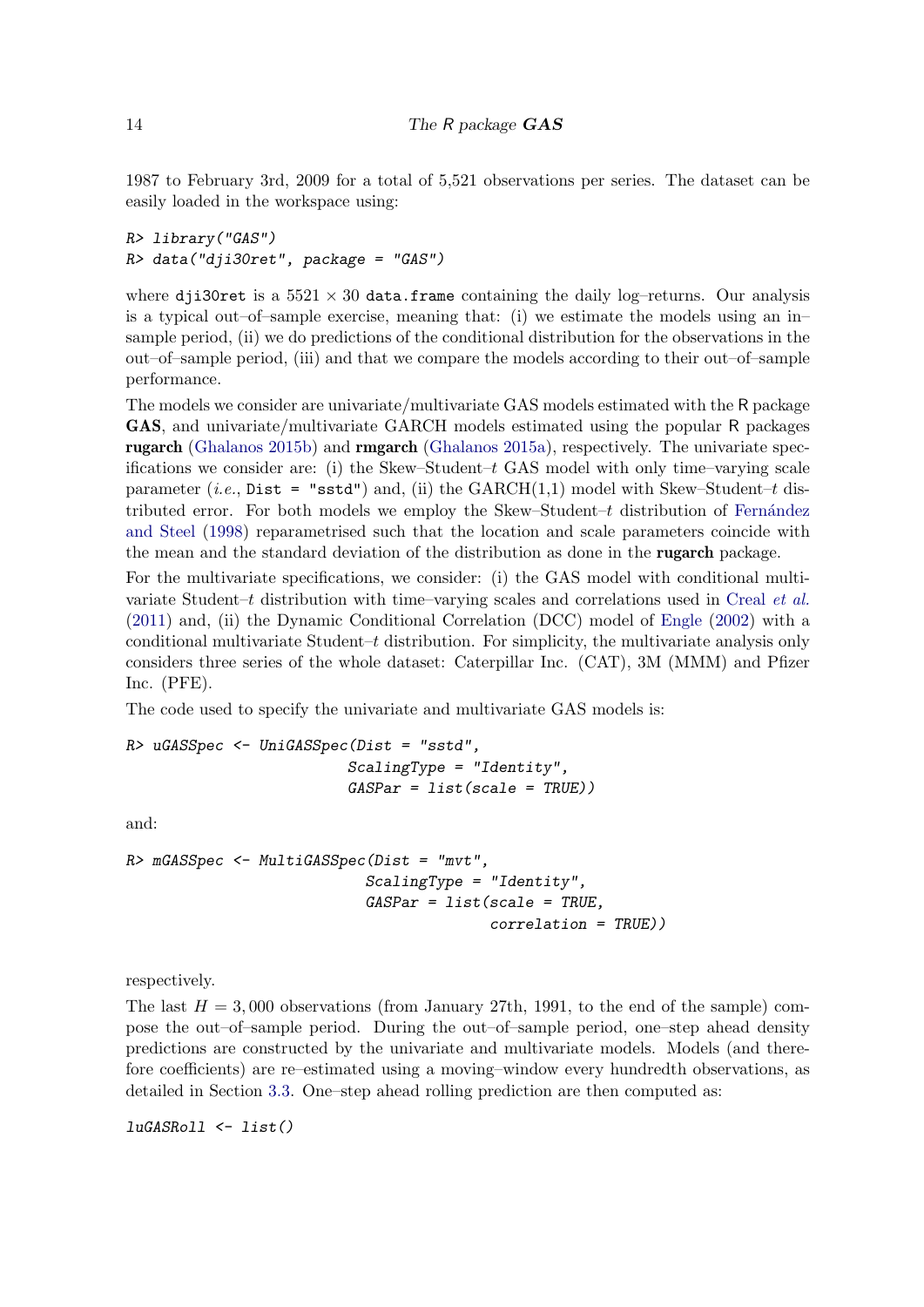```
N \leftarrow \text{ncol}(dii30 \text{ret})for(i in 1:N){
   luGASRoll[[i]] <- UniGASRoll(data = dji30ret[, i],
                                    GASSpec = uGASSpec.
                                    ForecastLength = 3000,
                                    RefitEvery = 100)}
names(luGASRoll) <- colnames(dji30ret)
and:
mGASRoll <- MultiGASRoll(data = dji30ret[, c("CAT", "MMM", "PFE")],
                          GASSpec = mGASSpec,
                          ForecastLength = 3000,
                          RefitEvery = 100)
```
for the univariate and multivariate cases, respectively.

Let us now compare the ability of GAS and GARCH models in predicting the one–step ahead distribution using so–called scoring rules, which compare the predicted density with the ex–post realized value of the return and deliver a score which defines a ranking across the alternative models at each point in time [\(Gneiting](#page-20-10)  $et$  al. [2007\)](#page-20-10). Generally, we define  $S_{t+1} \equiv S(y_{t+1}, p(y_{t+1}; \theta_{t+1}))$  as the score at time  $t+1$  for having predicted  $p(y_{t+1}; \theta_{t+1})$ when  $y_{t+1}$  has been realized. We consider two widely used scoring rules:

The average weighted Continuous Ranked Probability Score (wCRPS):

<span id="page-14-1"></span>
$$
\overline{wCRPS} \equiv \frac{1}{H} \sum_{t=T}^{T+H-1} \int_{-\infty}^{\infty} w(z) \left( F\left(z; \widehat{\theta}_{t+1}\right) - \mathbb{I}_{\{y_{t+1} < z\}} \right)^2 dz,\tag{6}
$$

where  $w(z)$  is a weight function that emphasizes regions of interest of the predictive distribution, such as the tails or the center. Similarly to [Gneiting and Ranjan](#page-20-11) [\(2011\)](#page-20-11), we consider the cases of: (i) a weighting that gives equal emphasis to all the parts of the distribution;  $w(z) = 1$ , (ii) a weighting that focuses on the center;  $w(z) = \phi_{a,b}(z)$ ; (iii) a weighting that focuses on the tails;  $w(z) = 1 - \phi_{a,b}(z) / \phi_{a,b}(0)$ , (iv) a weighting that focuses on the right tail;  $w(z) = \Phi_{a,b}(z)$ , and (v) a weighting that focuses on the left tail  $w(z) = 1 - \Phi_{a,b}(z)$ . The functions  $\phi_{a,b}(z)$  and  $\Phi_{a,b}(z)$  are the pdf and cdf of a Gaussian distribution with mean  $a$  and standard deviation  $b$ , respectively. The label uniform represents the case where equal emphasis is given to all the parts of the distribution.

<span id="page-14-0"></span>• The average Negative Log Score (NLS):

$$
\overline{NLS} \equiv -\frac{1}{H} \sum_{t=T}^{T+H-1} \log p(y_{t+1}; \widehat{\boldsymbol{\theta}}_{t+1}). \tag{7}
$$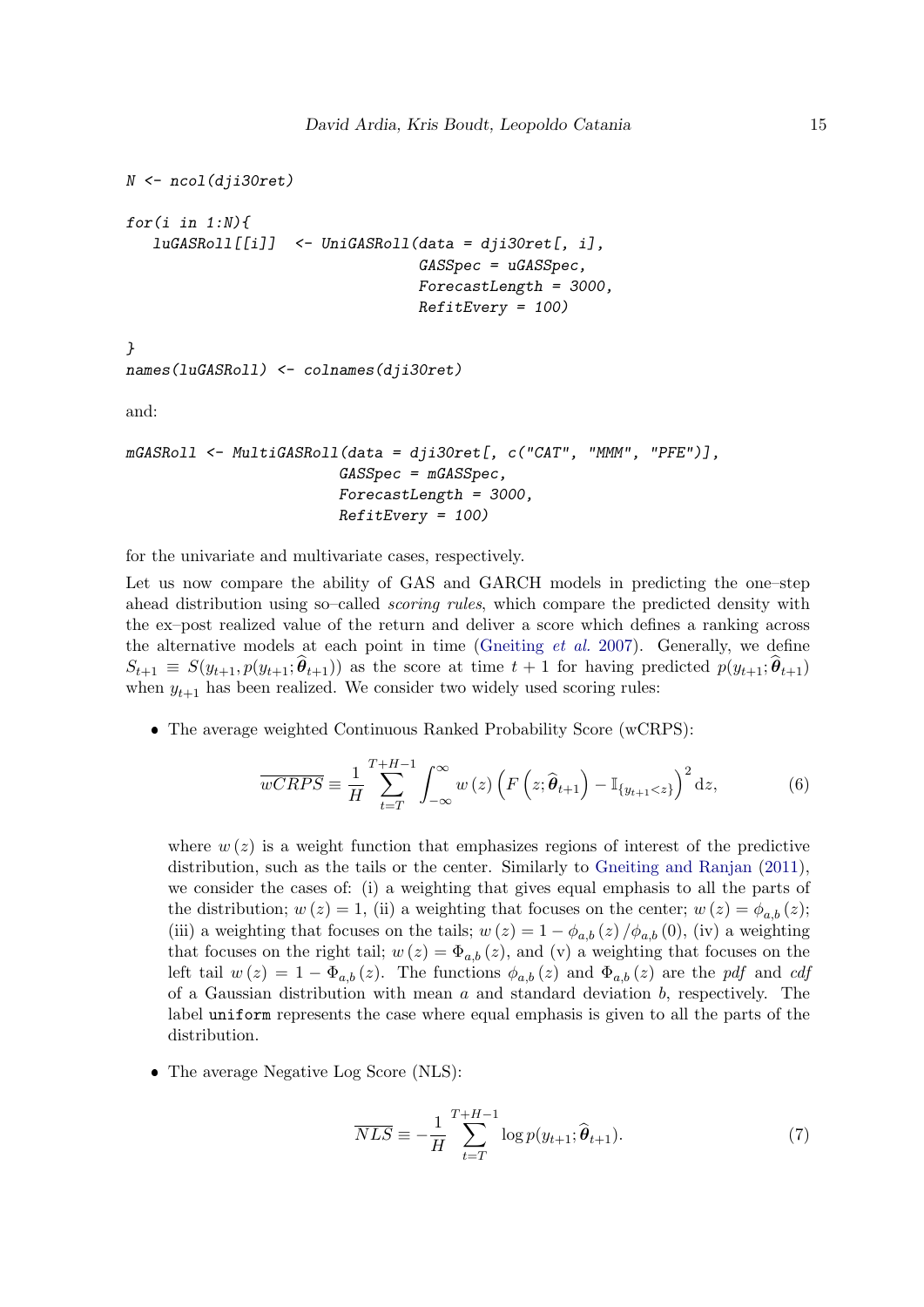Consistent with [Gneiting](#page-20-10) et al.  $(2007)$ , we specify the Negative Log Score such that the "direction" between the two scoring rules is the same, *i.e.*, forecasts with lower  $\overline{NLS}$ and lower  $\overline{wCRPS}$  are preferred.

The two aforementioned scoring rules can be easily evaluated using the BacktestDensity() function available in the R package GAS. The BacktestDensity () function accepts an object of the class uGASRoll, and returns a list with two elements: (i) the averages negative LS and wCRPS as in  $(7)$  and  $(6)$ , and  $(ii)$  their values at each point in time. Additional arguments are:

- lower: numeric representing the lower bound used to approximate [\(6\)](#page-14-1) by Monte Carlo integration as detailed in [Gneiting and Ranjan](#page-20-11) [\(2011\)](#page-20-11).
- $\bullet$  upper: numeric as lower but for the upper bound.  $^8$  $^8$
- K: numeric integer representing the number of points used to discretize the integral in [\(6\)](#page-14-1). <sup>[9](#page-15-1)</sup> By default K = 1000,

plus the two numeric arguments, a and b, representing  $a$  and  $b$  in the weight functions, by default  $a = 0.0$  and  $b = 1.0$ .<sup>[10](#page-15-2)</sup>

In our case, in order to evaluate  $\overline{NLS}$  and  $\overline{wCRPS}$  for the first asset we can simply run:

```
R> DensityBacktest <- BacktestDensity(luGASRoll[[1]],
```
 $lower = -1.0, upper = 1.0)$ 

R> DensityBacktest\$average

LS uniform center tails tail\_r tail\_l -2.389e+00 1.329e-02 5.300e-03 7.310e-06 6.645e-03 6.648e-03

where lower =  $-1.0$  and upper =  $1.0$ .<sup>[11](#page-15-3)</sup>

Table [3](#page-16-0) reports the test statistics for the [Diebold and Mariano](#page-19-13) [\(1995\)](#page-19-13) (DM) test of equal performance between the series of Negative Log Scores and weighed Continuous Ranked Probability Scores for univariate GAS and GARCH models across the out–of–sample period. Negative values indicate that GAS models generate more accurate predictions of the one–step ahead conditional distribution while positive values favour GARCH. We found that, for almost all the series, GAS outperforms GARCH at very high confidence levels according to both NLS and wCRPS. Interestingly, our results suggest that GAS delivers more accurate results whatever part of the conditional distribution the  $\overline{wCRPS}$  emphasizes.

For the multivariate analysis we only consider  $\overline{NLS}$ . In this case, the DM test statistic is −4.15, which strongly favours the GAS model against the DCC specification. To further

<span id="page-15-0"></span><sup>&</sup>lt;sup>8</sup>The two arguments lower and upper coincide with  $y_l$  and  $y_u$  in Equation 16 of [Gneiting and Ranjan](#page-20-11) [\(2011\)](#page-20-11), respectively. These are two numeric objects with no default value, i.e., the user have to define these values according to her research design.

<span id="page-15-2"></span><span id="page-15-1"></span> ${}^{9}$ Equals to I in Equation 16 of [Gneiting and Ranjan](#page-20-11) [\(2011\)](#page-20-11).

<sup>&</sup>lt;sup>10</sup>These values can be chosen in order to target some "optimal" prediction level, or to add more flexibility and focus on specific parts the predictive distribution; see [Gneiting and Ranjan](#page-20-11) [\(2011\)](#page-20-11).

<span id="page-15-3"></span> $11$ Chosen lower and upper values define a proper range for log-returns not in percentage points as the one considered here.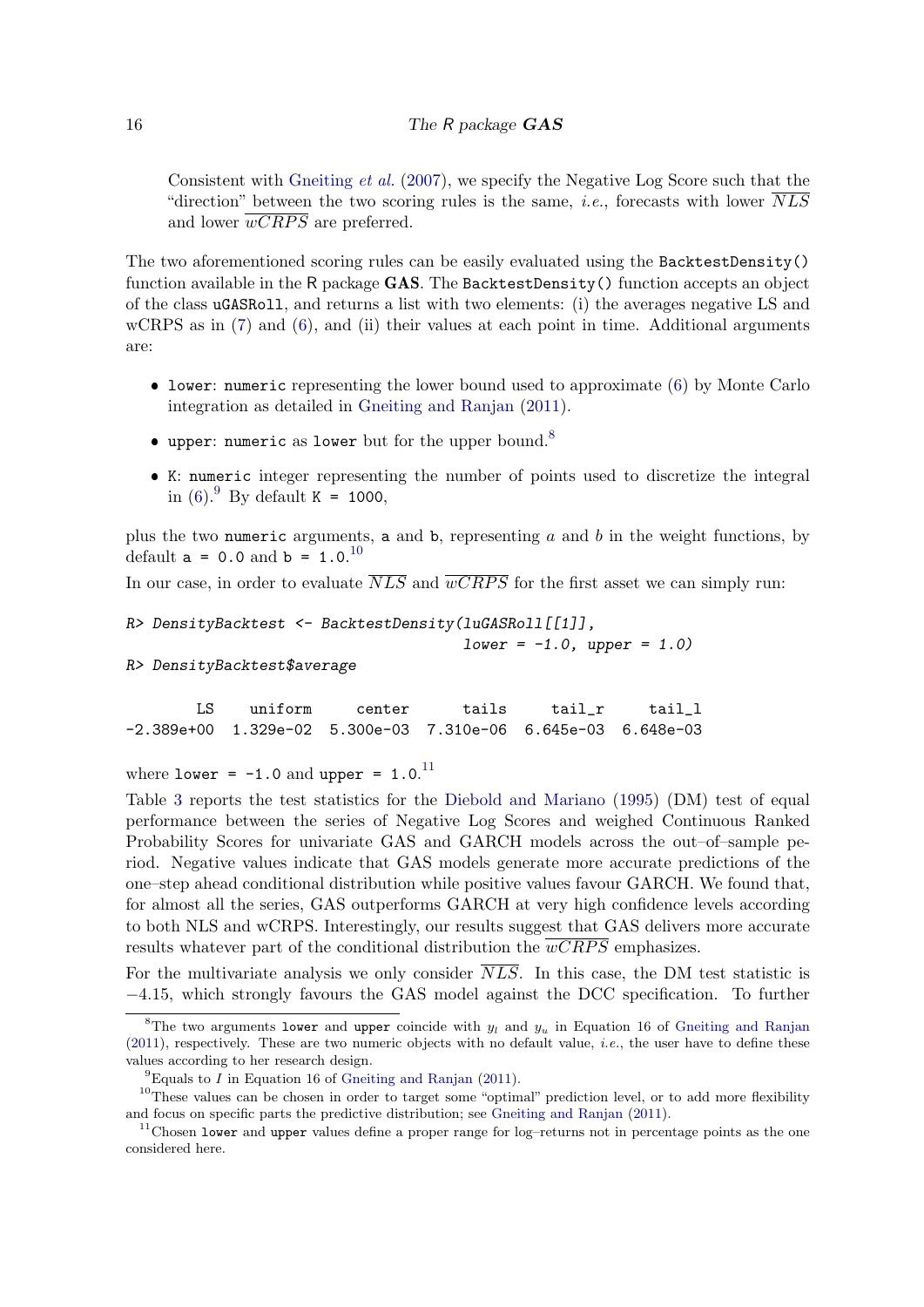<span id="page-16-0"></span>

| Asset          | <b>NLS</b>      | Uniform     | Center          | Tails           | Tails-r     | Tails-l         |
|----------------|-----------------|-------------|-----------------|-----------------|-------------|-----------------|
| AA             | $-1.99^{b}$     | $-2.39^a$   | $-2.39^a$       | $-1.45^{c}$     | $-2.46^a$   | $-2.32^{b}$     |
| AXP            | $-2.85^a$       | $-2.25^{b}$ | $-2.25^{b}$     | 0.20            | $-2.25^{b}$ | $-2.25^{b}$     |
| <b>BA</b>      | $-1.54^c$       | $-2.00^{b}$ | $-2.00^{b}$     | $-0.40$         | $-2.00^{b}$ | $-1.99^{b}$     |
| <b>BAC</b>     | $-3.16^a$       | $-1.49^{c}$ | $-1.50^{c}$     | 0.64            | $-1.25$     | $-1.73^{b}$     |
| $\overline{C}$ | $-4.07^a$       | $-3.14^a$   | $-3.14^a$       | $-0.29$         | $-3.18^a$   | $-3.09^a$       |
| <b>CAT</b>     | $-5.47^a$       | $-5.38^a$   | $-5.38^a$       | $-1.94^{b}$     | $-5.32^a$   | $-5.43^a$       |
| <b>CVX</b>     | 0.71            | 1.13        | 1.13            | 1.27            | 1.12        | 1.13            |
| <b>DD</b>      | $-1.34^{c}$     | $-0.66$     | $-0.66$         | $-0.27$         | $-0.62$     | $-0.69$         |
| <b>DIS</b>     | $-2.17^{b}$     | $-1.76^{b}$ | $-1.76^{b}$     | $-0.40$         | $-1.78^{b}$ | $-1.74^{b}$     |
| GE             | $-3.81^a$       | $-4.22^a$   | $-4.22^a$       | $-1.73^{b}$     | $-4.23^a$   | $-4.20^a$       |
| <b>GM</b>      | 0.09            | $-0.44$     | $-0.45$         | 0.45            | $-0.51$     | $-0.37$         |
| HD             | $-3.67^a$       | $-2.89^a$   | $-2.89^a$       | $-3.32^{\circ}$ | $-2.89^a$   | $-2.88^a$       |
| <b>HPQ</b>     | $-4.38^{\circ}$ | $-4.44^a$   | $-4.44^a$       | $-3.42^a$       | $-4.42^a$   | $-4.45^a$       |
| <b>IBM</b>     | $-3.92^{\circ}$ | $-4.03^a$   | $-4.03^{\circ}$ | $-2.95^a$       | $-4.00^a$   | $-4.06^a$       |
| <b>INTC</b>    | $-3.16^a$       | $-1.72^{b}$ | $-1.72^{b}$     | $-1.48^{c}$     | $-1.80^{b}$ | $-1.65^{b}$     |
| JNJ            | $-3.81^a$       | $-2.08^{b}$ | $-2.08^{b}$     | $-0.41$         | $-2.01^{b}$ | $-2.16^b$       |
| <b>JPM</b>     | $-1.97^b$       | $-1.93^{b}$ | $-1.93^{b}$     | $-0.23$         | $-1.87^{b}$ | $-1.99^{b}$     |
| <b>AIG</b>     | $-0.22$         | 0.94        | 0.95            | 0.68            | 0.76        | 1.05            |
| K <sub>O</sub> | $-3.36^a$       | $-3.03^a$   | $-3.03^{\circ}$ | $-0.95$         | $-3.05^a$   | $-3.00^a$       |
| <b>MCD</b>     | $-2.04^{b}$     | $-1.96^{b}$ | $-1.96^{b}$     | $-1.02$         | $-1.96^{b}$ | $-1.95^{b}$     |
| <b>MMM</b>     | $-4.22^a$       | $-4.62^a$   | $-4.62^a$       | $-2.26^{b}$     | $-4.62^a$   | $-4.62^a$       |
| <b>MRK</b>     | $-3.82^a$       | $-5.10^a$   | $-5.10^a$       | $-3.70^a$       | $-5.18^a$   | $-5.02^a$       |
| <b>MSFT</b>    | $-3.24^a$       | $-2.76^a$   | $-2.76^a$       | $-2.25^{b}$     | $-2.79^a$   | $-2.73^{\circ}$ |
| <b>PFE</b>     | $-4.86^a$       | $-4.98^a$   | $-4.98^a$       | $-3.21^a$       | $-5.02^a$   | $-4.94^a$       |
| PG             | $-1.97^b$       | $-1.99^{b}$ | $-1.99^{b}$     | $-2.07^{b}$     | $-2.01^{b}$ | $-1.97^{b}$     |
| $\mathbf{T}$   | $-0.31$         | $-0.16$     | $-0.16$         | 0.46            | $-0.14$     | $-0.18$         |
| <b>UTX</b>     | $-1.50^{c}$     | $-1.52^c$   | $-1.52^c$       | $-0.80$         | $-1.57^c$   | $-1.46^{c}$     |
| VZ             | $-2.22^{b}$     | $-2.13^{b}$ | $-2.13^{b}$     | $-2.41^{\circ}$ | $-2.13^{b}$ | $-2.14^{b}$     |
| <b>WMT</b>     | $-2.15^{b}$     | $-1.83^{b}$ | $-1.83^{b}$     | $-0.13$         | $-1.88^{b}$ | $-1.78^{b}$     |
| <b>XOM</b>     | 0.17            | $0.39\,$    | 0.39            | 1.26            | 0.42        | 0.37            |

Table 3: Test statistics for the [Diebold and Mariano](#page-19-13) [\(1995\)](#page-19-13) test of equal performance between the series of negative Log Scores and weighed Continuous Ranked Probability Scores for univariate GAS and GARCH models across the out–of–sample logarithmic returns of Dow Jones 30 constituents. Negative values indicate that GAS models report more accurate predictions of the one–step ahead conditional distribution while positive values favour GARCH. The apexes  $a, b$  and c represent rejection of the null hypothesis of Equal Predictive Ability at the 1%, 5% and 10% confidence levels, respectively. The out–of–sample period spans from January 27th, 1991, to February 3rd, 2009 for a total of 3,000 observations.

investigate this result, we report in Figure [1](#page-17-0) the Cumulative sum of the differences between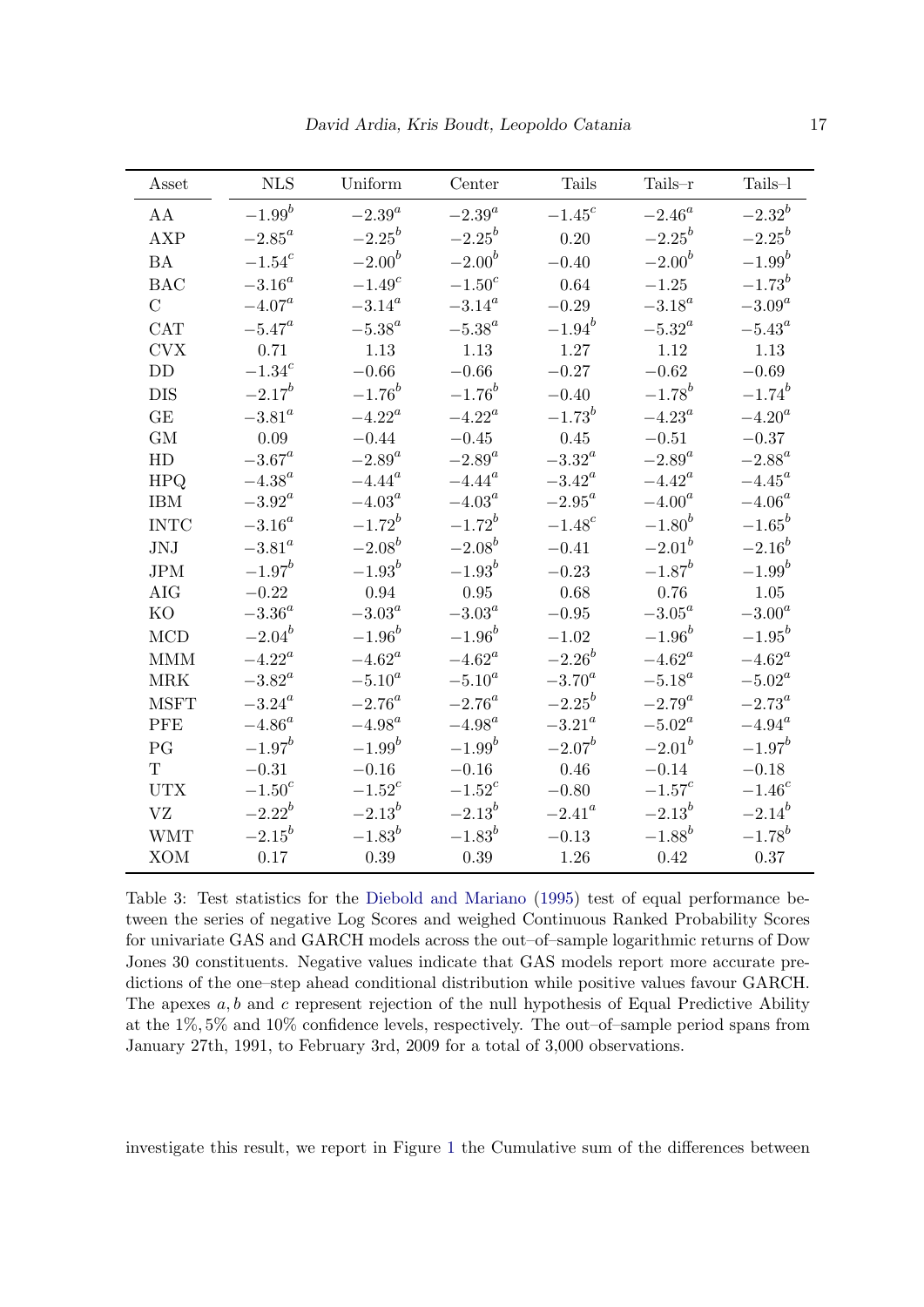<span id="page-17-0"></span>

Figure 1: Cumulative out–of–sample Log Score differences between the multivariate Student– $t$ GAS and the  $DCC(1,1)$  model of [Engle](#page-20-9) [\(2002\)](#page-20-9) with multivariate Student–t errors. Periods when the plot line slopes upward represent periods in which GAS outperforms GARCH, while downward–sloping segments indicate periods when the GARCH forecast is more accurate. The blue shaded area represents periods of recession in the US economy according to the "USREC" series available from the Federal Reserve Bank of St. Louis web site at [https:](https://fred.stlouisfed.org/series/USREC) [//fred.stlouisfed.org/series/USREC](https://fred.stlouisfed.org/series/USREC).

the Log Scores (CLS) of GAS and DCC defined as:

$$
CLS_{T:T+l}^{GAS|DCC} \equiv \sum_{t=T}^{t=T+l-1} \log p \left( \mathbf{y}_{t+1}; \widehat{\boldsymbol{\theta}}_{t+1}^{GAS} \right) - \log p \left( \mathbf{y}_{t+1}; \widehat{\boldsymbol{\theta}}_{t+1}^{DCC} \right),
$$

where  $p\left(\mathbf{y}_{t+1}; \widehat{\boldsymbol{\theta}}_{t+1}^{GAS}\right)$  and  $p\left(\mathbf{y}_{t+1}; \widehat{\boldsymbol{\theta}}_{t+1}^{DCC}\right)$  are the densities predicted from GAS and DCC evaluated in  $y_{t+1}$ , respectively. The series of Log Scores for the multivariate GAS models is available in the output of the BacktestDensity() function, or can be extracted using the LogScore method defined for mGASRoll objects:

#### R> LS\_MGAS <- LogScore(mGASRoll)

Looking at Figure [1,](#page-17-0) periods when the plot line slopes upward represent periods in which GAS outperforms DCC, while downward–sloping segments indicate periods when the DCC forecast is more accurate. From this plot, we clearly understand the output of the DM test. Interestingly, we found that GAS starts dominating DCC after 2000.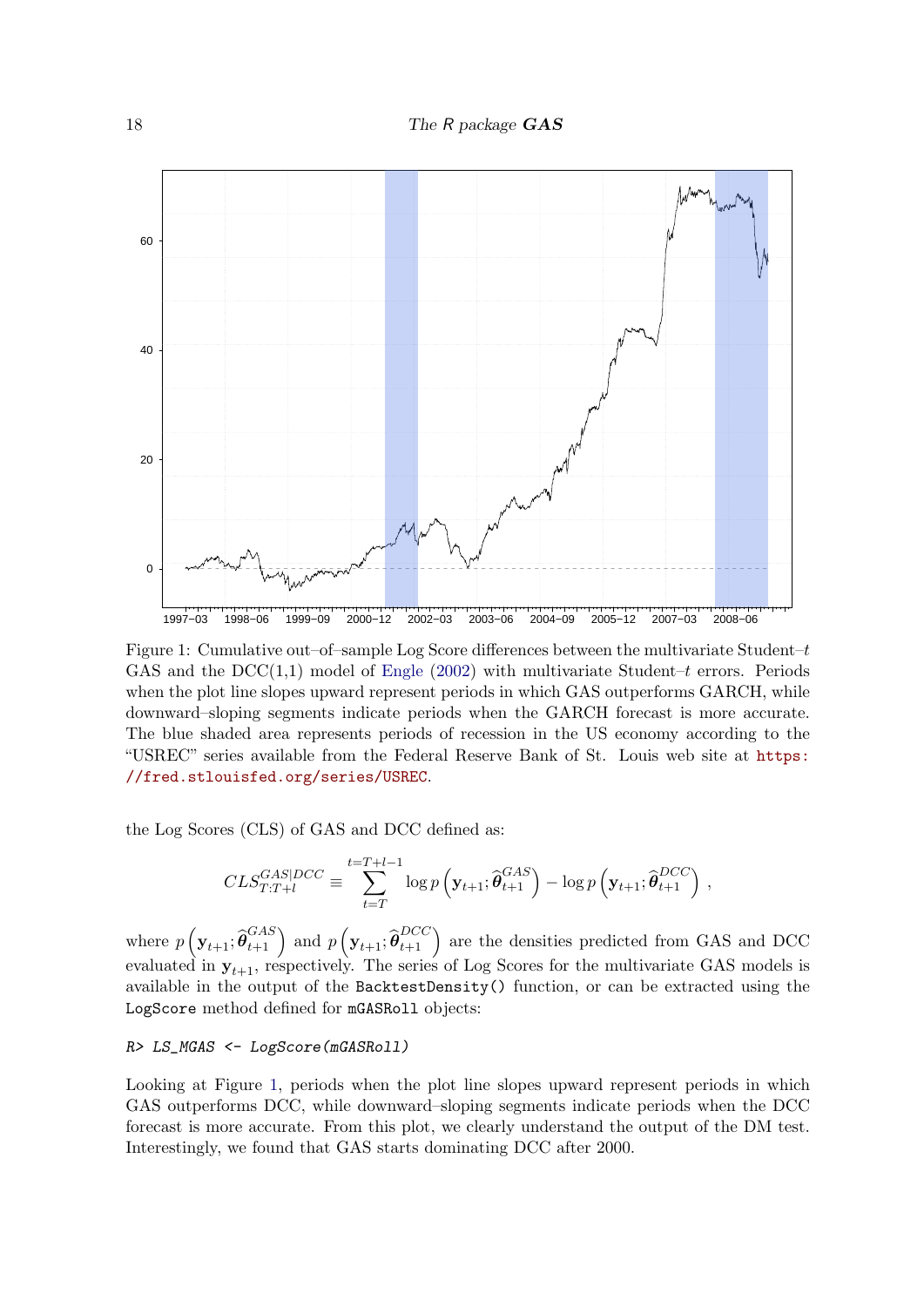# 5. Conclusion

<span id="page-18-0"></span>This article introduced the R package **GAS** for simulating, estimating and forecasting time– varying parameter models under the Generalized Autoregressive Score framework. It allows practitioners in many scientific areas to perform their applied research using GAS models in a user–friendly environment.

We introduced the model specification in a general way and illustrated the package usage. In particular, we performed an empirical application using financial data in which we compared the performance of univariate and multivariate GAS and GARCH models. Given the flexibility of GAS models and the availability of several statistical distributions in the GAS package, a number of different applications can be easily handled, such as: (i) the analysis of integer valued time series using the Poisson GAS model  $(po_i)$ , (ii) the analysis of  $(0,1)$ –bounded time series using the Beta GAS model (beta), (iii) the analysis of strictly positive time series with an inverse location/scale dependence using the Gamma GAS model (gamma).

Finally, if you use R or GAS, please cite the software in publications.

# Computational details

The results in this paper were obtained using R 3.2.3 (R [Core Team](#page-21-3) [2016\)](#page-21-3) with the packages: GAS version 0.1.4 [\(Catania](#page-19-14) *et al.* [2016\)](#page-19-14), MASS version 7.3-45 and [\(Venables and Ripley](#page-21-8) [2002;](#page-21-8) [Ripley](#page-21-9) [2015\)](#page-21-9), **Repp** version 0.12.7 (Eddelbuettel and François [2011;](#page-19-5) [Eddelbuettel](#page-19-6) *et al.* [2016a\)](#page-19-6), RcppArmadillo version 0.7.400.2.0 [\(Eddelbuettel and Sanderson](#page-20-4) [2014;](#page-20-4) [Eddelbuettel](#page-19-7) et al. [2016b\)](#page-19-7), Rsolnp version 1.16 [\(Ghalanos and Theussl](#page-20-6) [2016\)](#page-20-6), xts version 0.9-7 [\(Ryan and Ulrich](#page-21-10) [2015\)](#page-21-10) and quantmod version 0.4-6 [\(Ryan](#page-21-11) [2015\)](#page-21-11). R itself and all packages used are available from CRAN at <http://CRAN.R-project.org/>. The package GAS is available from the CRAN repository at <https://cran.r-project.org/package=GAS>. The version under development is available in GitHub at <https://github.com/LeopoldoCatania/GAS>. Computations were performed on a Genuine Intel $\circledR$  quad core CPU i7-3630QM 2.40Ghz processor. Code outputs were obtained using options (digits = 4, max.print = 40, prompt =  $"R> "$ )

The folder inst/doc inside the GAS package tarball contains additional technical documentations. A step by step guide on how to add a new statistical distribution in the GAS package is reported in the file AddNewDistribution.pdf.

## Acknowledgments

The authors acknowledge Google for financial support via the Google Summer of Code 2016 project "GAS"; see <https://summerofcode.withgoogle.com/projects/#4717600793690112>. Any remaining errors or shortcomings are the authors' responsibility.

# References

<span id="page-18-1"></span>Andres P (2014). "Maximum Likelihood Estimates for Positive Valued Dynamic Score Models: The DySco Package." Computational Statistics & Data Analysis, 76, 34–42. [doi:10.1016/](http://dx.doi.org/10.1016/j.csda.2013.11.004) [j.csda.2013.11.004](http://dx.doi.org/10.1016/j.csda.2013.11.004).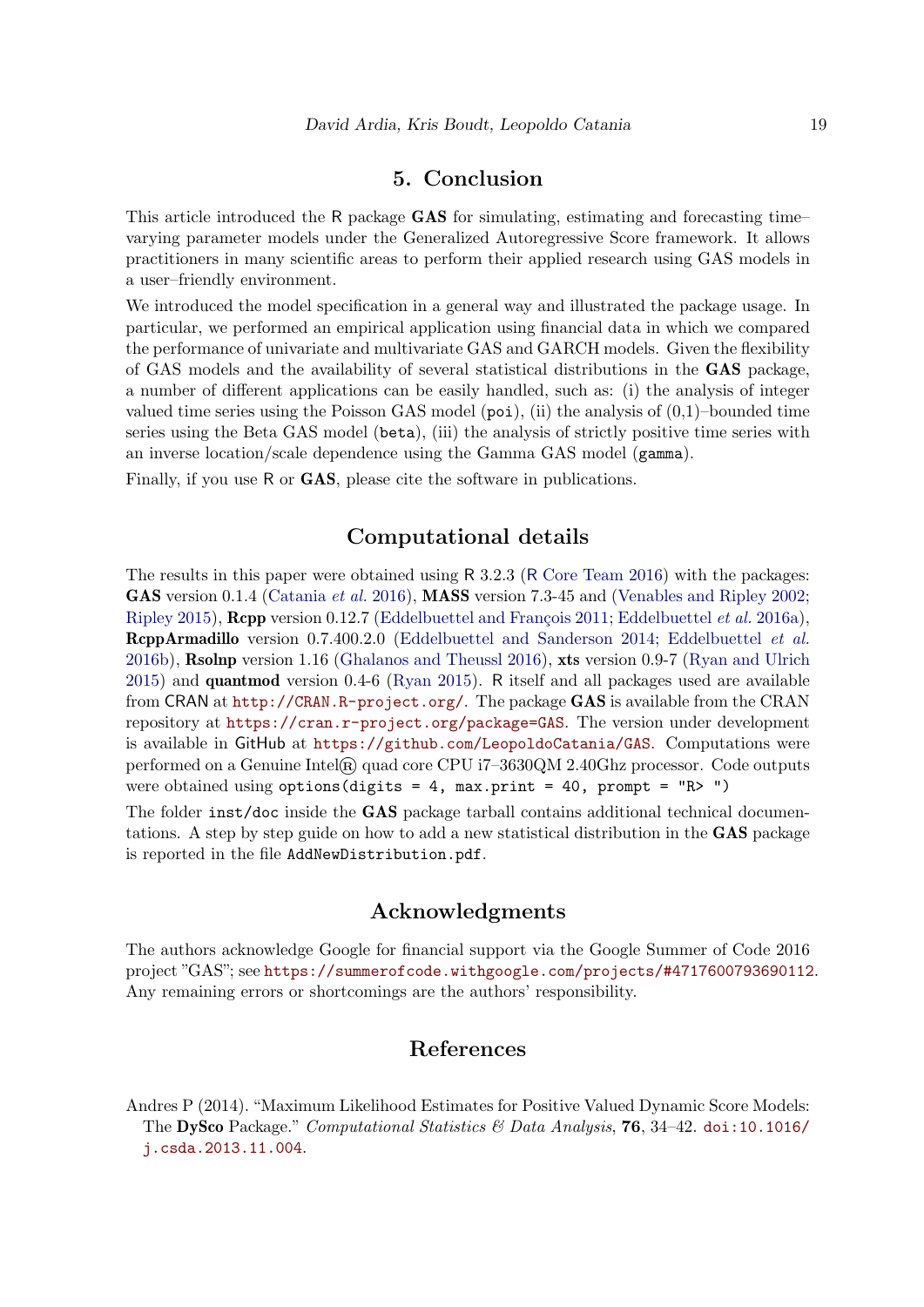- <span id="page-19-9"></span>Blasques F, Koopman SJ, Lucas A (2014a). "Maximum Likelihood Estimation for Correctly Specified Generalized Autoregressive Score Models: Feedback Effects, Contraction Conditions and Asymptotic Properties." techreport TI 14-074/III, Tinbergen Institute. URL <http://www.tinbergen.nl/discussionpaper/?paper=2332>.
- <span id="page-19-10"></span>Blasques F, Koopman SJ, Lucas A (2014b). "Maximum Likelihood Estimation for Generalized Autoregressive Score Models." techreport TI 2014-029/III, Tinbergen Institute. URL [http:](http://www.tinbergen.nl/discussionpaper/?paper=2286) [//www.tinbergen.nl/discussionpaper/?paper=2286](http://www.tinbergen.nl/discussionpaper/?paper=2286).
- <span id="page-19-11"></span>Blasques F, Koopman SJ, Lucas A (2014c). "Stationarity and Ergodicity of Univariate Generalized Autoregressive Score Processes." Electronic Journal of Statistics, 8(1), 1088–1112. [doi:doi:10.1214/14-EJS924](http://dx.doi.org/doi:10.1214/14-EJS924).
- <span id="page-19-3"></span>Blasques F, Koopman SJ, Lucas A, Schaumburg J (2014d). "Spillover Dynamics for Systemic Risk Measurement using Spatial Financial Time Series Models." techreport TI 2014-103/III, Tinbergen Institute. URL <http://www.tinbergen.nl/discussionpaper/?paper=2369>.
- <span id="page-19-8"></span>Bollerslev T (1986). "Generalized Autoregressive Conditional Heteroskedasticity." Journal of  $Econometrics, 31(3), 307-327.$  [doi:10.1016/0304-4076\(86\)90063-1](http://dx.doi.org/10.1016/0304-4076(86)90063-1).
- <span id="page-19-1"></span>Box GE, Jenkins GM (1970). Time Series Analysis: Forecasting and Control. Holden–Day, San Francisco.
- <span id="page-19-4"></span>Catania L, Billé AG (2016). "Dynamic Spatial Autoregressive Models with Autoregressive and Heteroskedastic Disturbances."Working paper, URL <http://arxiv.org/abs/1602.02542>.
- <span id="page-19-14"></span>Catania L, Boudt K, Ardia D (2016). **GAS**: Generalised Autoregressive Score Models. R package version 0.1.4, URL <https://cran.r-project.org/package=GAS>.
- <span id="page-19-12"></span>Creal D, Koopman SJ, Lucas A (2011). "A Dynamic Multivariate Heavy–Tailed Model for Time–Varying Volatilities and Correlations." Journal of Business  $\mathcal{B}$  Economic Statistics, 29(4), 552–563. [doi:10.1198/jbes.2011.10070](http://dx.doi.org/10.1198/jbes.2011.10070).
- <span id="page-19-0"></span>Creal D, Koopman SJ, Lucas A (2013). "Generalized Autoregressive Score Models with Applications." Journal of Applied Econometrics, 28(5), 777-795. [doi:10.1002/jae.1279](http://dx.doi.org/10.1002/jae.1279).
- <span id="page-19-2"></span>Creal D, Schwaab B, Koopman SJ, Lucas A (2014). "Observation–Driven Mixed–Measurement Dynamic Factor Models with an Application to Credit Risk." The Review of Economics and Statistics, 96(5), 898–915. [doi:10.1162/REST\\_a\\_00393](http://dx.doi.org/10.1162/REST_a_00393).
- <span id="page-19-13"></span>Diebold FX, Mariano RS (1995). "Comparing Predictive Accuracy." Journal of Business & Economic Statistics, 13(3), 253–263. [doi:10.1080/07350015.1995.10524599](http://dx.doi.org/10.1080/07350015.1995.10524599).
- <span id="page-19-5"></span>Eddelbuettel D, François R (2011). "Rcpp: Seamless R and  $C_{++}$  Integration." *Journal of* Statistical Software,  $40(8)$ , 1-18. [doi:10.18637/jss.v040.i08](http://dx.doi.org/10.18637/jss.v040.i08).
- <span id="page-19-6"></span>Eddelbuettel D, François R, Allaire J, Ushey K, Kou Q, Bates D, Chambers J (2016a). **Rcpp:** Seamless R and  $C++$  Integration. R package version 0.12.7, URL [https://cran.](https://cran.r-project.org/package=Rcpp) [r-project.org/package=Rcpp](https://cran.r-project.org/package=Rcpp).
- <span id="page-19-7"></span>Eddelbuettel D, François R, Bates D (2016b).  $\mathbf{ReppArmadillo:}$  Repp Integration for the Armadillo Templated Linear Algebra Library. R package version 0.7.400.2.0, URL [https:](https://cran.r-project.org/package=RcppArmadillo) [//cran.r-project.org/package=RcppArmadillo](https://cran.r-project.org/package=RcppArmadillo).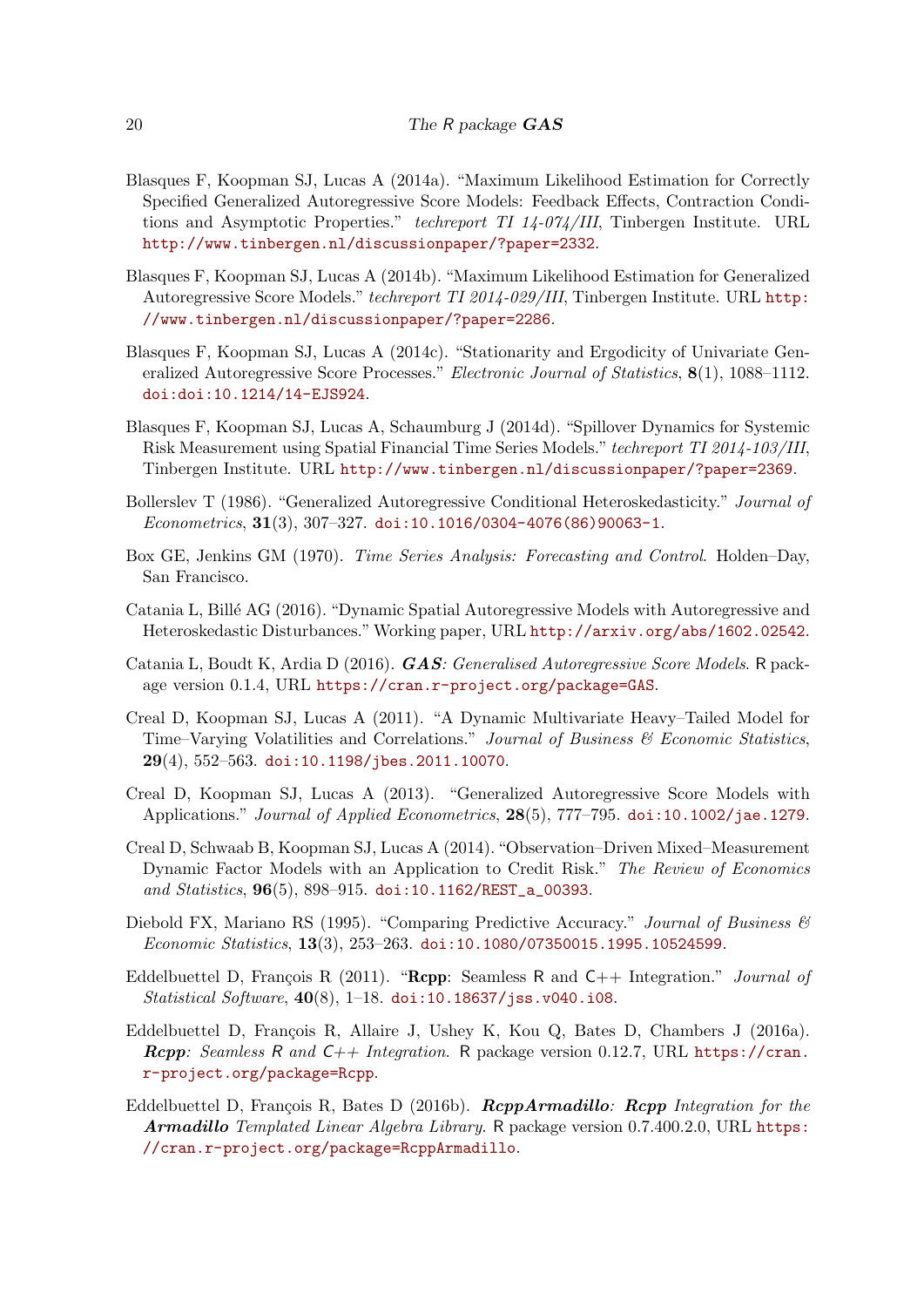- <span id="page-20-4"></span>Eddelbuettel D, Sanderson C (2014). "RcppArmadillo: Accelerating R with High– Performance C++ Linear Algebra." Computational Statistics & Data Analysis, 71, 1054– 1063. [doi:10.1016/j.csda.2013.02.005](http://dx.doi.org/10.1016/j.csda.2013.02.005).
- <span id="page-20-9"></span>Engle RF (2002). "Dynamic Conditional Correlation: A Simple Class of Multivariate Generalized Autoregressive Conditional Heteroskedasticity Models." Journal of Business & Economic Statistics, 20(3), 339–350. [doi:10.1198/073500102288618487](http://dx.doi.org/10.1198/073500102288618487).
- <span id="page-20-8"></span>Fernández C, Steel MF (1998). "On Bayesian modeling of fat tails and skewness." Journal of the American Statistical Association, 93(441), 359–371. [doi:10.1080/01621459.1998.](http://dx.doi.org/10.1080/01621459.1998.10474117) [10474117](http://dx.doi.org/10.1080/01621459.1998.10474117).
- <span id="page-20-7"></span>Ghalanos A (2015a). *rmgarch: Multivariate GARCH Models*. R package version 1.3-0, URL <https://cran.r-project.org/package=rmgarch>.
- <span id="page-20-5"></span>Ghalanos A (2015b). *rugarch: Univariate GARCH Models*. R package version 1.3-6, URL <https://cran.r-project.org/package=rugarch>.
- <span id="page-20-6"></span>Ghalanos A, Theussl S (2016). Rsolnp: General Non–Linear Optimization using Augmented Lagrange Multiplier Method. R package version 1.16, URL [https://cran.r-project.org/](https://cran.r-project.org/package=Rsolnp) [package=Rsolnp](https://cran.r-project.org/package=Rsolnp).
- <span id="page-20-10"></span>Gneiting T, Balabdaoui F, Raftery AE (2007). "Probabilistic Forecasts, Calibration and Sharpness." Journal of the Royal Statistical Society: Series B (Statistical Methodology), 69(2), 243–268. [doi:10.1111/j.1467-9868.2007.00587.x](http://dx.doi.org/10.1111/j.1467-9868.2007.00587.x).
- <span id="page-20-11"></span>Gneiting T, Ranjan R (2011). "Comparing Density Forecasts using Threshold –and Quantile– Weighted Scoring Rules." Journal of Business & Economic Statistics, 29(3), 411-422. [doi:](http://dx.doi.org/10.1198/jbes.2010.08110) [10.1198/jbes.2010.08110](http://dx.doi.org/10.1198/jbes.2010.08110).
- <span id="page-20-0"></span>Harvey AC (2013). Dynamic Models for Volatility and Heavy Tails: With Applications to Financial and Economic Time Series. Cambridge University Press.
- <span id="page-20-12"></span>Harvey AC, Luati A (2014). "Filtering with Heavy Tails." Journal of the American Statistical Association, 109(507), 1112–1122. [doi:10.1080/01621459.2014.887011](http://dx.doi.org/10.1080/01621459.2014.887011).
- <span id="page-20-1"></span>Harvey AC, Sucarrat G (2014). "EGARCH Models with Fat Tails, Skewness and Leverage." Computational Statistics & Data Analysis, 76, 320-338. [doi:10.1016/j.csda.2013.09.](http://dx.doi.org/10.1016/j.csda.2013.09.022) [022](http://dx.doi.org/10.1016/j.csda.2013.09.022).
- <span id="page-20-2"></span>Harvey AC, Thiele S (2015). "Testing Against Changing Correlation." [doi:10.1016/j.](http://dx.doi.org/10.1016/j.jempfin.2015.09.003) [jempfin.2015.09.003](http://dx.doi.org/10.1016/j.jempfin.2015.09.003). Forthcoming in the Journal of Empirical Finance.
- <span id="page-20-13"></span>Jaeckel P, Rebonato R (1999). "The Most General Methodology for Creating a Valid Correlation Matrix for Risk Management and Option Pricing Purposes." Journal of Risk, 2(2), 17–28. URL [http://www.risk.net/journal-of-risk/technical-paper/2161082/](http://www.risk.net/journal-of-risk/technical-paper/2161082/the-methodology-creating-valid-correlation-matrix-risk-management-option-pricing-purposes) [the-methodology-creating-valid-correlation-matrix-risk-management-option-pricing-purposes](http://www.risk.net/journal-of-risk/technical-paper/2161082/the-methodology-creating-valid-correlation-matrix-risk-management-option-pricing-purposes).
- <span id="page-20-3"></span>Janus P, Koopman SJ, Lucas A (2014). "Long Memory Dynamics for Multivariate Dependence under Heavy Tails." Journal of Empirical Finance, 29, 187-206. [doi:10.1016/j.jempfin.](http://dx.doi.org/10.1016/j.jempfin.2014.09.007) [2014.09.007](http://dx.doi.org/10.1016/j.jempfin.2014.09.007).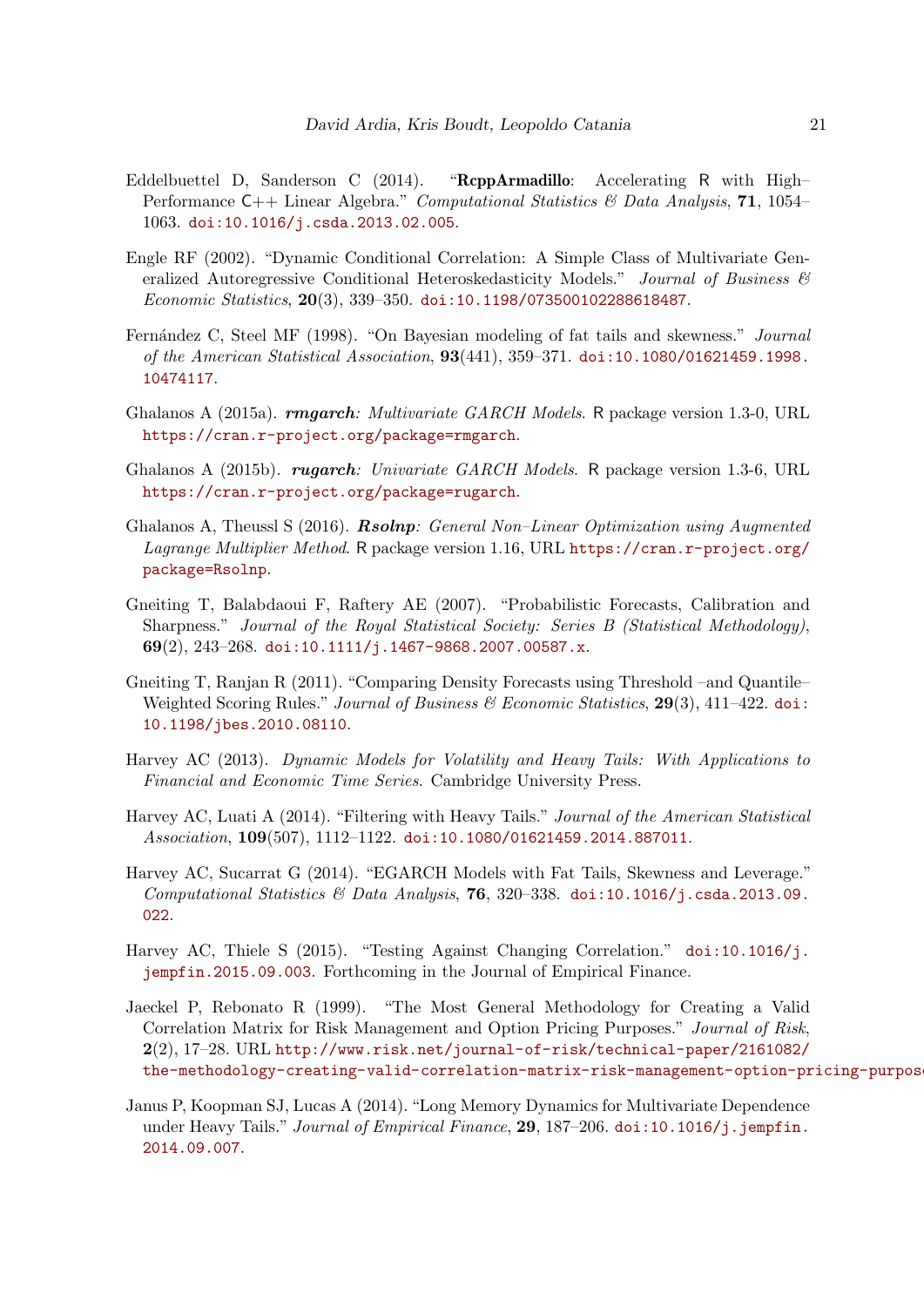- <span id="page-21-0"></span>Kalman RE (1960). "A New Approach to Linear Filtering and Prediction Problems." Transactions of the ASME–Journal of Basic Engineering, 82(Series D), 35–45.
- <span id="page-21-6"></span>Kotz S, Kozubowski T, Podgorski K (2001). The Laplace Distribution and Generalizations: A Revisit with Applications to Communications, Economics, Engineering, and Finance. Springer–Verlag. URL <http://www.springer.com/us/book/9780817641665>.
- <span id="page-21-12"></span>Lucas A, Zhang X (2016). "Score–Driven Exponentially Weighted Moving Averages and Value–at–Risk Forecasting." International Journal of Forecasting, 32(2), 293–302. [doi:](http://dx.doi.org/10.1016/j.ijforecast.2015.09.003) [10.1016/j.ijforecast.2015.09.003](http://dx.doi.org/10.1016/j.ijforecast.2015.09.003).
- <span id="page-21-2"></span>Oh DH, Patton AJ (2013). "Time–Varying Systemic Risk: Evidence from a Dynamic Copula Model of CDS Spreads." [doi:10.1080/07350015.2016.1177535](http://dx.doi.org/10.1080/07350015.2016.1177535). Forthcoming in the Journal of Business & Economic Statistics.
- <span id="page-21-13"></span>Pinheiro JC, Bates DM (1996). "Unconstrained Parametrizations for Variance–Covariance Matrices." Statistics and Computing, 6(3), 289-296. [doi:10.1007/BF00140873](http://dx.doi.org/10.1007/BF00140873).
- <span id="page-21-15"></span>Pourahmadi M, Wang X (2015). "Distribution of Random Correlation Matrices: Hyperspherical Parameterization of the Cholesky Factor." Statistics  $\mathcal{B}$  Probability Letters, 106, 5–12.
- <span id="page-21-3"></span>R Core Team (2016). R: A Language and Environment for Statistical Computing. R Foundation for Statistical Computing, Vienna, Austria. R version 3.2.3, URL [https:](https://www.R-project.org/) [//www.R-project.org/](https://www.R-project.org/).
- <span id="page-21-14"></span>Rapisarda F, Brigo D, Mercurio F (2007). "Parameterizing Correlations: A Geometric Interpretation." IMA Journal of Management Mathematics, 18(1), 55–73. [doi:](http://dx.doi.org/10.1016/j.spl.2015.06.015) [10.1016/j.spl.2015.06.015](http://dx.doi.org/10.1016/j.spl.2015.06.015).
- <span id="page-21-9"></span>Ripley B (2015). MASS: Support Functions and Datasets for Venables and Ripley's MASS. R package version 7.3-45, URL <https://CRAN.R-project.org/package=MASS>.
- <span id="page-21-11"></span>Ryan JA (2015). *quantmod: Quantitative Financial Modelling Framework*. R package version 0.4-6, URL <https://CRAN.R-project.org/package=quantmod>.
- <span id="page-21-10"></span>Ryan JA, Ulrich JM (2015). xts: Extensible Time Series. R package version 0.9-7, URL <https://CRAN.R-project.org/package=xts>.
- <span id="page-21-4"></span>Sanderson C (2010). "Armadillo: An Open Source C++ Linear Algebra Library for Fast Prototyping and Computationally Intensive Experiments." Technical report, NICTA. URL <http://arma.sourceforge.net/>.
- <span id="page-21-1"></span>Shephard N (2005). Stochastic Volatility: Selected Readings. Oxford University Press, Oxford.
- <span id="page-21-5"></span>Sucarrat G (2013). "betategarch: Simulation, estimation and forecasting of Beta-Skew-t-EGARCH models." The R Journal,  $5(2)$ , 137-147. URL [https://journal.r-project.](https://journal.r-project.org/archive/2013-2/sucarrat.pdf) [org/archive/2013-2/sucarrat.pdf](https://journal.r-project.org/archive/2013-2/sucarrat.pdf).
- <span id="page-21-8"></span>Venables WN, Ripley BD (2002). Modern Applied Statistics with S. Fourth edition. Springer– Verlag, New York. ISBN 0-387-95457-0, URL <http://www.stats.ox.ac.uk/pub/MASS4>.
- <span id="page-21-7"></span>Ye Y (1988). Interior Algorithms for Linear, Quadratic, and Linearly Constrained Convex Programming. Ph.D. thesis, Stanford University.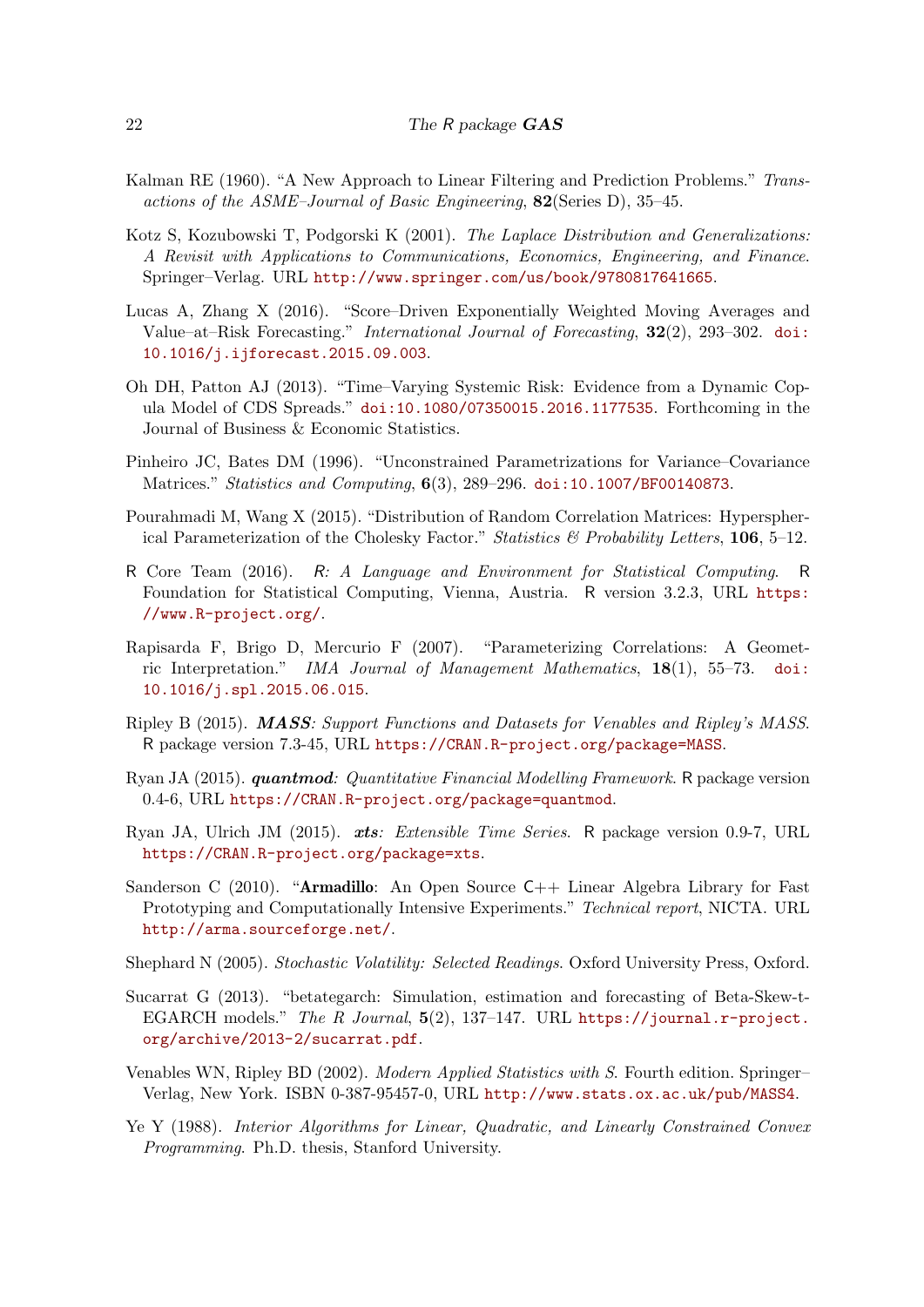<span id="page-22-0"></span>Zhu D, Galbraith JW (2010). "A Generalized Asymmetric Student-t Distribution with Application to Financial Econometrics." Journal of Econometrics, 157(2), 297–305. [doi:](http://dx.doi.org/10.1016/j.jeconom.2010.01.013) [10.1016/j.jeconom.2010.01.013](http://dx.doi.org/10.1016/j.jeconom.2010.01.013).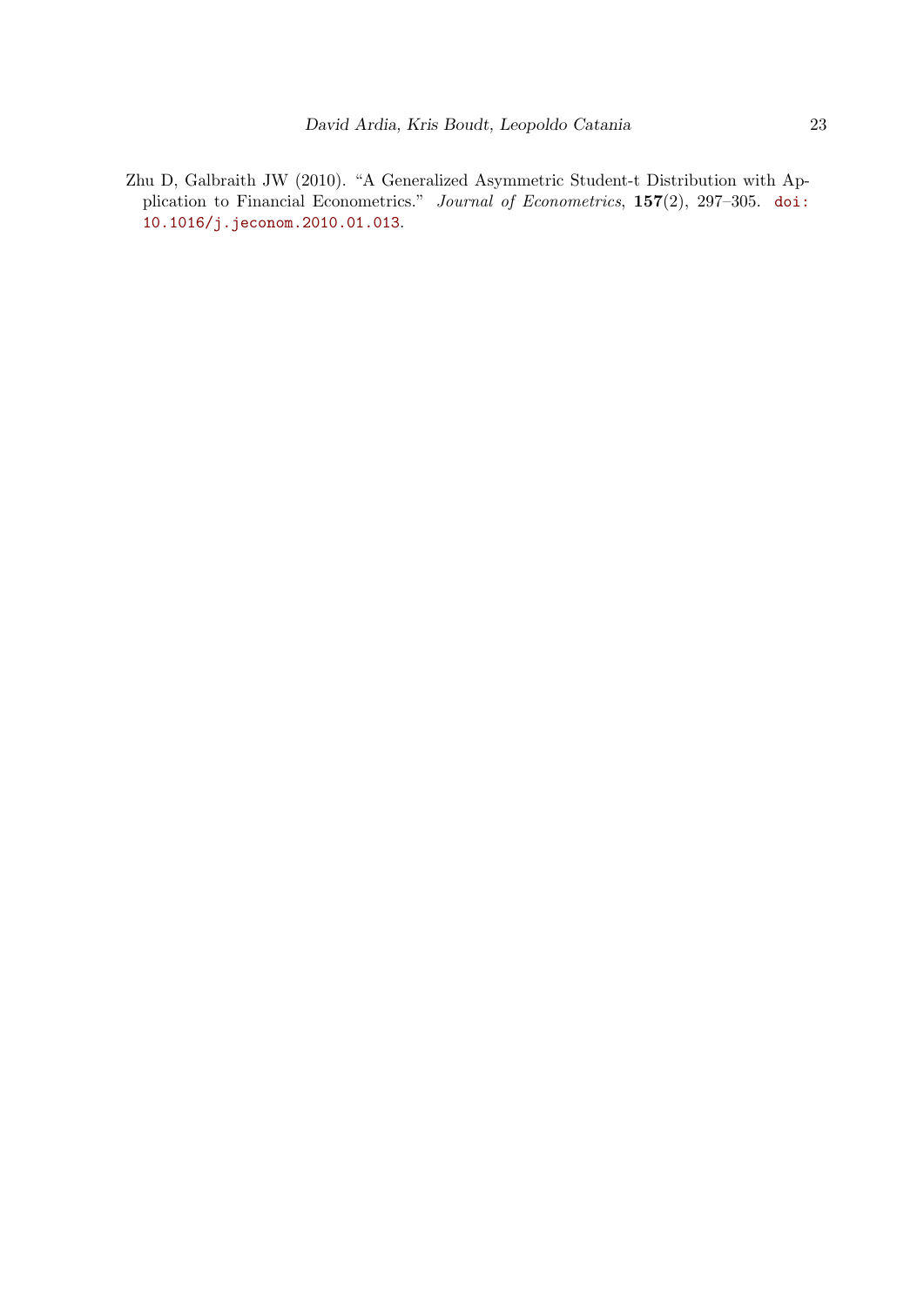### <span id="page-23-0"></span>A. The GAS model with conditional Student–t distribution

Let us consider the case where the distribution of the univariate random variable  $y_t \in \Re$ , conditionally on  $y_{1:t-1}$ , is Student–t with location  $\mu_t$ , scale  $\phi_t$  and  $\nu_t$  degrees of freedom, *i.e.*,  $\boldsymbol{\theta}_t = (\mu_t, \phi_t, \nu_t)'$  and:

<span id="page-23-2"></span>
$$
p(y_t; \theta_t) \equiv \frac{\Gamma\left(\frac{\nu_t + 1}{2}\right)}{\Gamma\left(\frac{\nu_t}{2}\right) \phi_t \sqrt{\pi \nu_t}} \left(1 + \frac{\left(y_t - \mu_t\right)^2}{\nu_t \phi_t^2}\right)^{-\frac{\nu_t + 1}{2}}.
$$
 (8)

As will become clear, the score corresponding to the Student– $t$  distribution has the advantage of dampening the effect of extreme observations on the future volatility, when the Student– $t$ has sufficiently fat tails. It has been used by [Creal](#page-19-0) *et al.* [\(2013\)](#page-19-0) and [Lucas and Zhang](#page-21-12) [\(2016\)](#page-21-12) under the name tGAS, and by [Harvey](#page-20-0) [\(2013\)](#page-20-0) and [Harvey and Luati](#page-20-12) [\(2014\)](#page-20-12) under the name Beta–t–EGARCH.

Differentiating the logarithm of [\(8\)](#page-23-2) with respect to  $\theta_t$  leads to the score vector  $\nabla_t(y_t, \theta_t) =$  $(\nabla_t^{\mu}$  $_t^\mu, \nabla_t^\phi$  $(t, \nabla_t^{\nu})'$ , with:

$$
\nabla_t^{\mu} \equiv \frac{(\nu_t + 1)(y_t - \mu_t)}{\nu_t \phi_t \left(1 + \frac{(y_t - \mu_t)^2}{\nu_t \phi_t}\right)}
$$
\n
$$
\nabla_t^{\phi} \equiv \frac{(\nu_t + 1)(y_t - \mu_t)^2}{2\nu_t \phi_t^2 \left(1 + \frac{(y_t - \mu_t)^2}{\nu_t \phi_t}\right)} - \frac{1}{\phi_t}
$$
\n
$$
\nabla_t^{\nu} \equiv \frac{1}{2} \psi \left(\frac{\nu_t + 1}{2}\right) - \frac{1}{2} \psi \left(\frac{\nu_t}{2}\right) - \frac{1}{2\nu_t}
$$
\n
$$
-\frac{1}{2} \log \left(1 + \frac{(y_t - \mu_t)^2}{\nu_t \phi_t}\right) + \frac{(\nu_t + 1)(y_t - \mu_t)^2}{2\nu_t^2 \phi_t \left(1 + \frac{(y_t - \mu_t)^2}{\nu_t \phi_t}\right)},
$$

where  $\psi(\cdot)$  is the Digamma function. Without loss of generality, let us consider the case where  $\gamma = 0$  with no reparametrization, *i.e.*,  $\theta_t = \theta_t$ . The results when  $\gamma \neq 0$  and a mapping function  $\Lambda(\cdot)$  for  $\theta_t$  is introduced are qualitatively the same. Clearly, what controls for the response to extreme observations in the conditional score  $\nabla_t(y_t, \theta_t)$  is the degree of freedom parameter  $\nu_t$ . When  $\nu_t$  is small, say  $\nu_t = 3$ , the conditional distribution of  $y_t$  has high probability mass in the tails, which means that extreme observations, which would be considered outliers under the conditionally normal distribution, are likely to be observed.

If we introduce the following mapping function for the unrestricted vector of parameter  $\theta_t =$  $(\widetilde{\mu}_t, \widetilde{\phi}_t, \widetilde{\nu}_t)'$ :

<span id="page-23-1"></span>
$$
\Lambda(\widetilde{\boldsymbol{\theta}}_t) \equiv \begin{cases} \mu_t \equiv \widetilde{\mu}_t \\ \phi_t \equiv \exp(\widetilde{\phi}_t) \\ \nu_t \equiv \exp(\widetilde{\nu}_t) + c \,, \end{cases}
$$

with  $c = 2$  in order to ensure the existence of  $V_{t-1} [y_t]$ , then the GAS updating step for  $\theta_t$ when  $\gamma = 0$  takes the form:

$$
\begin{aligned} \boldsymbol{\theta}_{t+1} &\equiv \Lambda(\boldsymbol{\theta}_{t+1}) \\ \widetilde{\boldsymbol{\theta}}_{t+1} &\equiv \boldsymbol{\kappa} + \mathbf{A}\mathcal{J}(\widetilde{\boldsymbol{\theta}}_t)' \boldsymbol{\nabla}_t(y_t, \boldsymbol{\theta}_t) + \mathbf{B}\widetilde{\boldsymbol{\theta}}_t \,, \end{aligned} \tag{9}
$$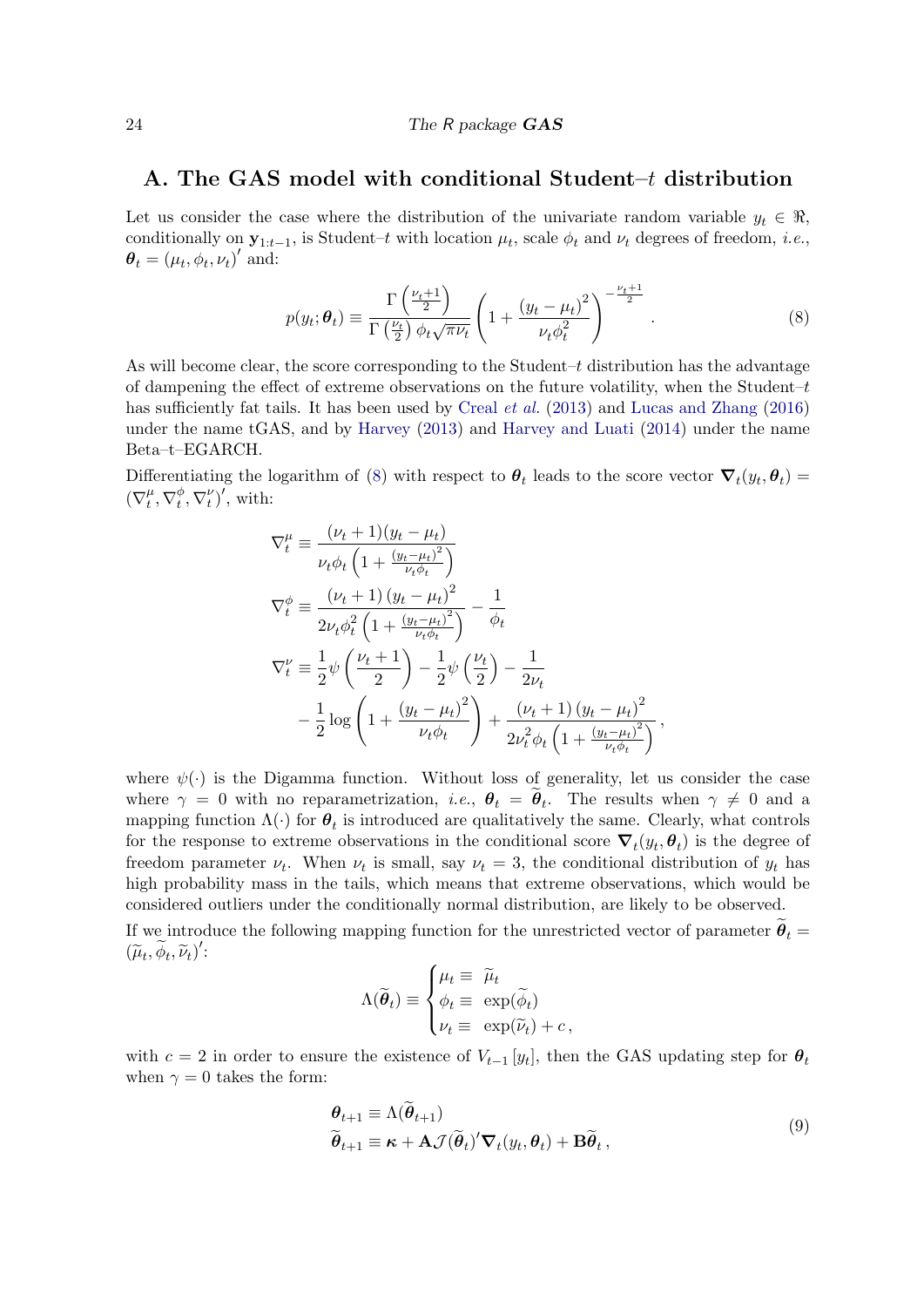where  $\kappa \equiv (\kappa_{\mu}, \kappa_{\phi}, \kappa_{\nu})'$ ,  $\mathbf{A} \equiv \text{diag}(a_{\mu}, a_{\phi}, a_{\nu})$  and  $\mathbf{B} \equiv \text{diag}(b_{\mu}, b_{\phi}, b_{\nu})$ . In this particular case, the Jacobian matrix  $\mathcal{J}(\boldsymbol{\theta}_t)$  takes the form:

$$
\mathcal{J}(\widetilde{\boldsymbol{\theta}}_t) = \begin{pmatrix} 1 & 0 & 0 \\ 0 & \exp(\widetilde{\phi}_t) & 0 \\ 0 & 0 & \exp(\widetilde{\nu}_t) \end{pmatrix}.
$$

Constraints on the evolution of the GAS parameters can be easily considered by fixing the values of the **A** and **B** elements. For example, if the constraint  $\nu_t = \nu$  has to be imposed, we set  $a_{\nu} = b_{\nu} = 0$  during the (log-)likelihood maximization.

### B. Mapping functions

<span id="page-24-0"></span>Now we briefly discuss the choice of the mapping function  $\Lambda(\cdot)$  for GAS models. We indicate the *i*-th element of  $\theta_t$  and  $\theta_t$  as  $\theta_{i,t}$  and  $\theta_{i,t}$ , respectively. Analogously, we refer to the *i*-th element of the vector-valued mapping function  $\Lambda(\cdot)$  as  $\lambda_i(\cdot)$ , such that  $\lambda_i(\theta_{i,t}) = \theta_{i,t}$ . Generally, there are three types of constraints we want to impose on  $\theta_{i,t}$ :

- 1)  $\theta_{i,t} > c, \quad c \in \Re$
- 2)  $\theta_{i,t} \in (a, b)$ , for  $a, b \in \Re$  and  $b > a$
- 3)  $\theta_{i,t} \in (a,b) | \theta_t \in \Theta$  for  $a, b \in \Re$  and  $b > a$ ,

the additional case when  $\theta_{i,t} \in \mathbb{R}$ , and thus  $\theta_{i,t} = \theta_{i,t}$ , implicitly requires that  $\lambda_i : \mathbb{R} \to \mathbb{R}$  is the identity function.

The first case,  $\theta_{i,t} > c$ ,  $^{12}$  $^{12}$  $^{12}$  covers the situation where, for example,  $\theta_{i,t}$  is a scale parameter and, consequently, its positiveness has to be imposed (*i.e.*,  $c = 0$ ). In this case,  $\lambda_i : \Re \to [c, \infty)$ , and the exponential link function, defined as:

<span id="page-24-1"></span>
$$
\theta_{i,t} = \exp(\theta_{i,t}) + c,\tag{10}
$$

can be employed. The second case,  $\theta_{i,t} \in (a,b)$ , covers the situation where, for example,  $p(\cdot;\boldsymbol{\theta}_t)$ , is the asymmetric Student–t distribution of [Zhu and Galbraith](#page-22-0) [\(2010\)](#page-22-0), and  $\theta_{i,t}$  is its skew parameter defined in  $(0, 1)$ . In the more general case we have  $\lambda_i : \Re \to (a, b)$ , and thus, the modified logistic function:

<span id="page-24-2"></span>
$$
\theta_{i,t} = a + \frac{b - a}{1 + \exp(-\tilde{\theta}_t)},\tag{11}
$$

can be employed. The last case,  $\theta_{i,t} \in (a,b) | \theta_t \in \Theta$ , is more complicated and covers the situation where, for example,  $p(\cdot; \theta_t)$  is a multivariate Gaussian distribution and  $\theta_{i,t}$  is one element of its correlation matrix  $\mathbf{R}_t$ . Clearly, in this case  $\theta_{i,t} \subseteq [-1,1]$ , with the equivalence corresponding to the case  $N = 2$ . For the more general case  $N > 1$ , we need to ensure that  $\mathbf{R}_t$  is positive definite, *i.e.*,  $\mathbf{x}' \mathbf{R}_t \mathbf{x} > 0, \forall \mathbf{x} \in \mathbb{R}^N$ . Following [Creal](#page-19-12) *et al.* [\(2011\)](#page-19-12), we employ the hyperspherical coordinates transformation originally proposed by [Pinheiro and](#page-21-13)

<span id="page-24-3"></span><sup>&</sup>lt;sup>12</sup>The case  $\theta_{i,t} < c$  [follows immediately.](#page-21-13)